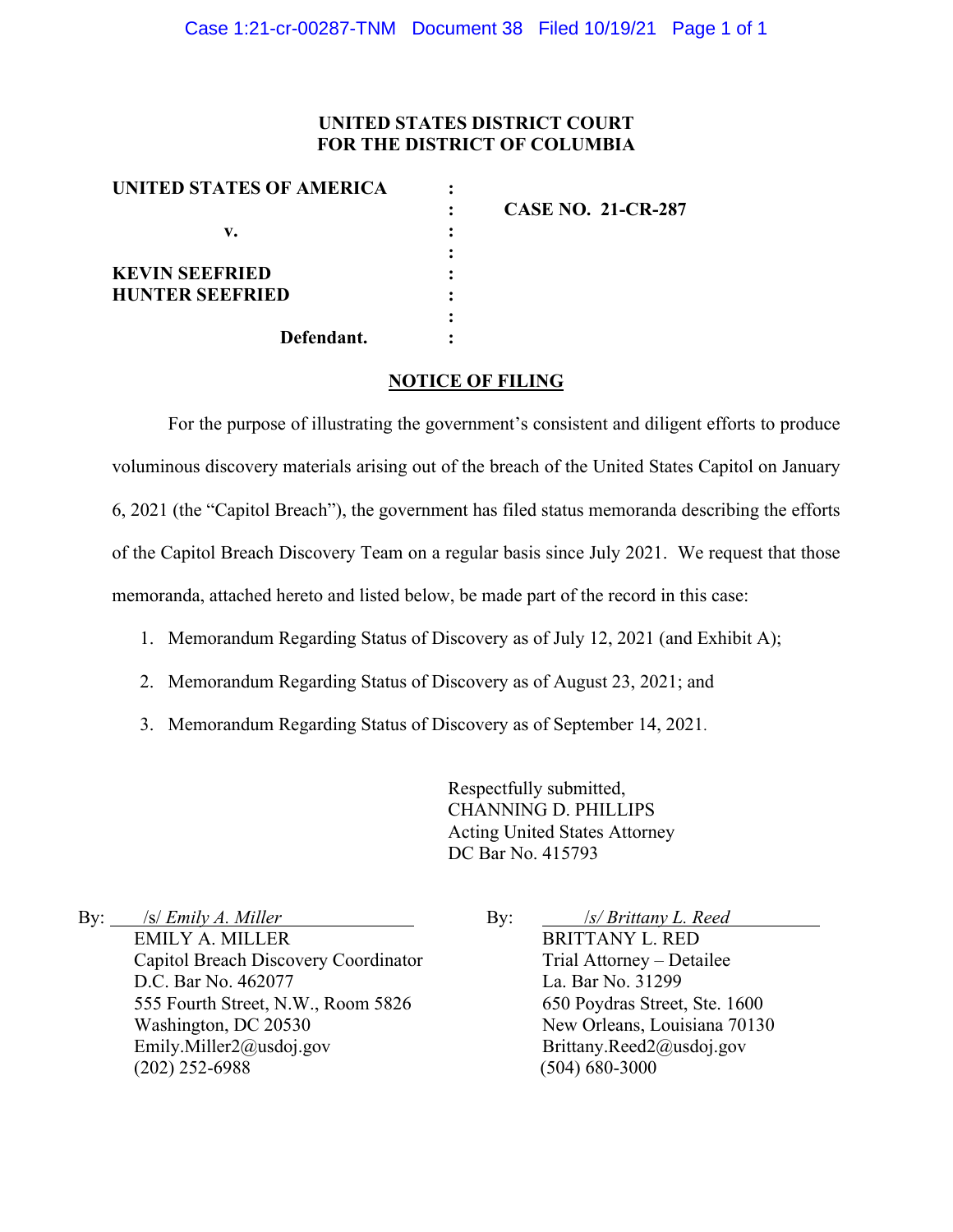### **UNITED STATES' MEMORANDUM REGARDING STATUS OF DISCOVERY AS OF JULY 12, 2021**

The United States files this memorandum for the purpose of describing the status of discovery. As an initial matter, substantial discovery has already been provided in this case. However, as set forth below, because the defendant's criminal acts took place at the same general time and location as many other charged crimes, the government's investigation into the breach of the United States Capitol on January 6, 2021 (the "Capitol Breach") has resulted in the accumulation and creation of a massive volume of data that may be relevant to many defendants. The government is diligently working to meet its unprecedented overlapping and interlocking discovery obligations by providing voluminous electronic information in the most comprehensive and useable format.

### **The Capitol Breach**

On January 6, 2021, as a Joint Session of the United States House of Representatives and the United States Senate convened to certify the vote of the Electoral College for the 2020 U.S. Presidential Election, a mob stormed the U.S. Capitol by breaking doors and windows and assaulting members of law enforcement, as others in the crowd encouraged and assisted those acts. Thousands of individuals entered the U.S. Capitol and U.S. Capitol grounds without authority, halting the Joint Session and the entire official proceeding of Congress for hours until the United States Capitol Police ("USCP"), the Metropolitan Police Department ("MPD"), and other law enforcement agencies from the city and surrounding region were able to clear the Capitol of rioters and to ensure the safety of elected officials. This event in its entirety is hereinafter referred to as the "Capitol Breach."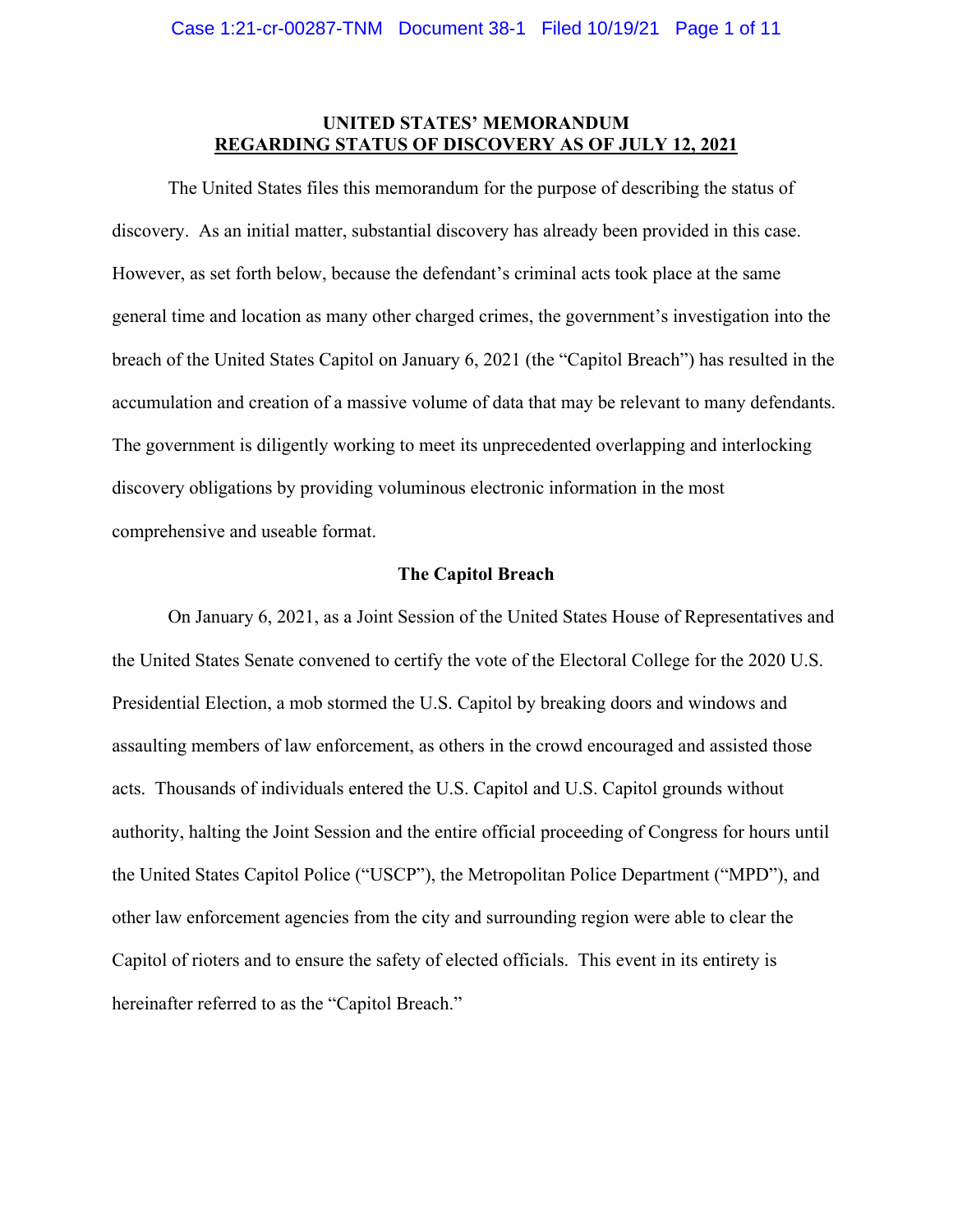### **Scope of Investigation**

The investigation and prosecution of the Capitol Breach will be the largest in American history, both in terms of the number of defendants prosecuted and the nature and volume of the evidence. In the six months since the Capitol was breached, over 500 individuals located throughout the nation have been charged with a multitude of criminal offenses, including but not limited to conspiracy, tampering with documents or proceedings, destruction and theft of government property, obstruction of law enforcement during civil disorder, assaults on law enforcement, obstruction of an official proceeding, engaging in disruptive or violent conduct in the Capitol or on Capitol grounds, and trespass. There are investigations open in 55 of the Federal Bureau of Investigation's 56 field offices.

### **Voluminous Materials Accumulated**

The government has accumulated voluminous materials that may contain discoverable information for many, if not all, defendants. An illustrative list of materials accumulated by the government includes:

- o Thousands of hours of closed circuit video ("CCV") from sources including the USCP, MPD, and United States Secret Service, and several hundred MPD Automated Traffic Enforcement camera videos;
- o Footage from Cable-Satellite Public Affairs Network (C-SPAN) and other members of the press;
- o Thousands of hours of body worn camera ("BWC") footage from MPD, Arlington County Police Department, Montgomery County Police Department, Fairfax County Police Department, and Virginia State Police;
- o Radio transmissions, event chronologies, and, to a limited extent, Global Positioning Satellite ("GPS") records for MPD radios;
- o Hundreds of thousands of tips, including at least 237,000 digital media tips;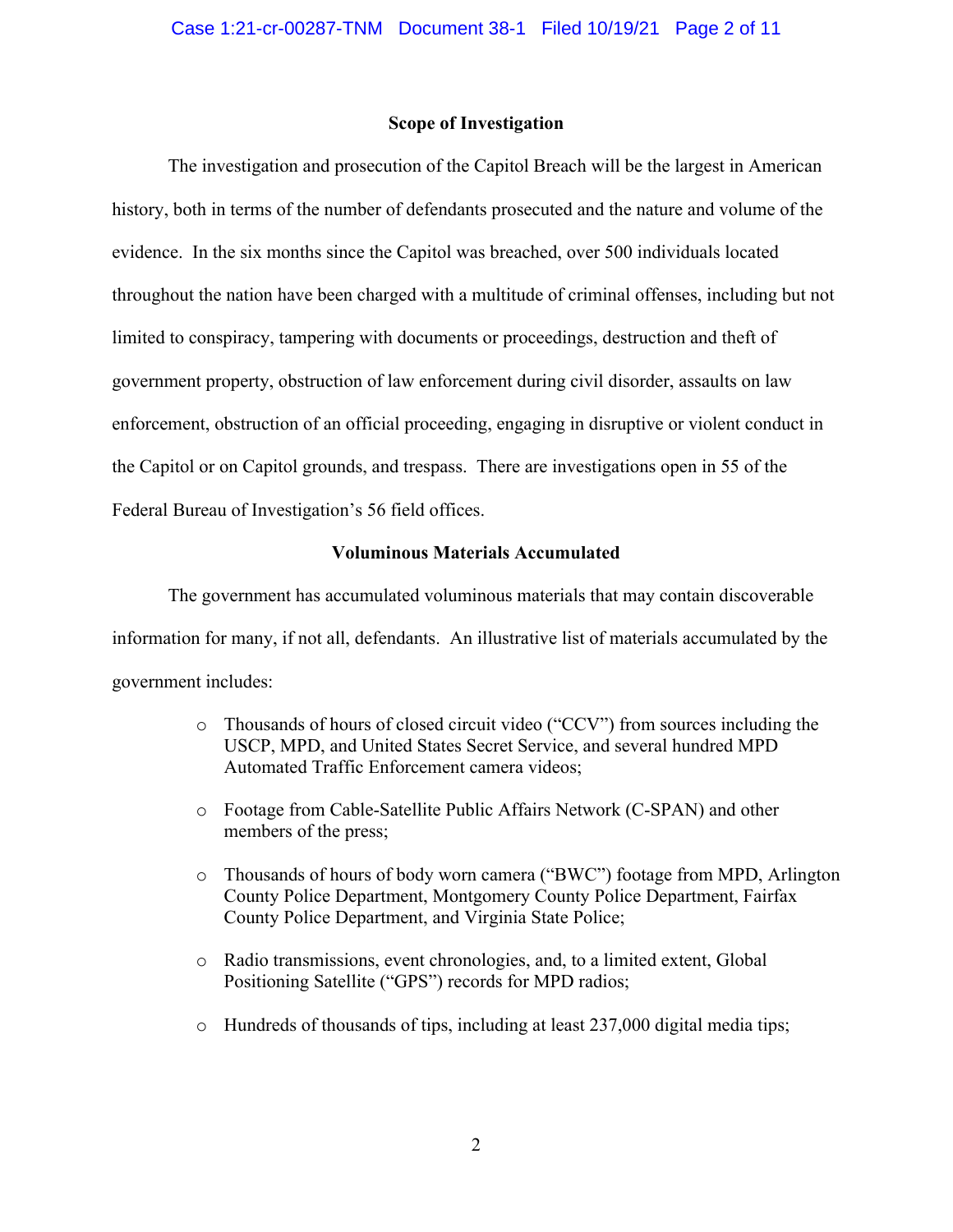- o Location history data for thousands of devices present inside the Capitol (obtained from a variety of sources including two geofence search warrants and searches of ten data aggregation companies);
- o Subscriber and toll records for hundreds of phone numbers;
- o Cell tower data for thousands of devices that connected to the Capitol's interior Distributed Antenna System (DAS) during the Capitol Breach (obtained from the three major telephone companies);
- o A collection of over one million Parler posts, replies, and related data;
- o A collection over one million Parler videos and images (approximately 20 terabytes of data);
- o Damage estimates from multiple offices of the U.S. Capitol;
- o A multitude of digital devices and Stored Communication Act ("SCA") accounts; and
- o Responses to grand jury subpoenas, of which over 6,000 have been issued, seeking documents such as financial records, telephone records, electronic communications service provider records, and travel records.

We are still collecting and assembling materials from the numerous entities who were involved in the response to the Breach, and we are still investigating – which means the amount of data (phones, devices, legal process, investigative memoranda) is growing.

## **Voluminous Legal Process and Investigative Memoranda**

In addition to the materials collected, tens of thousands of documents have been generated in furtherance of the investigation, to include interviews of subjects, witnesses, tipsters and officers; investigations into allegations concerning officer conduct on January 6; source reports; evidence collection reports; evidence analysis reports; chain-of-custody documents; legal documents including preservation letters, subpoenas, 2703(d) orders, consent forms, and search warrants; and memoranda of investigative steps taken to evaluate leads or further investigations.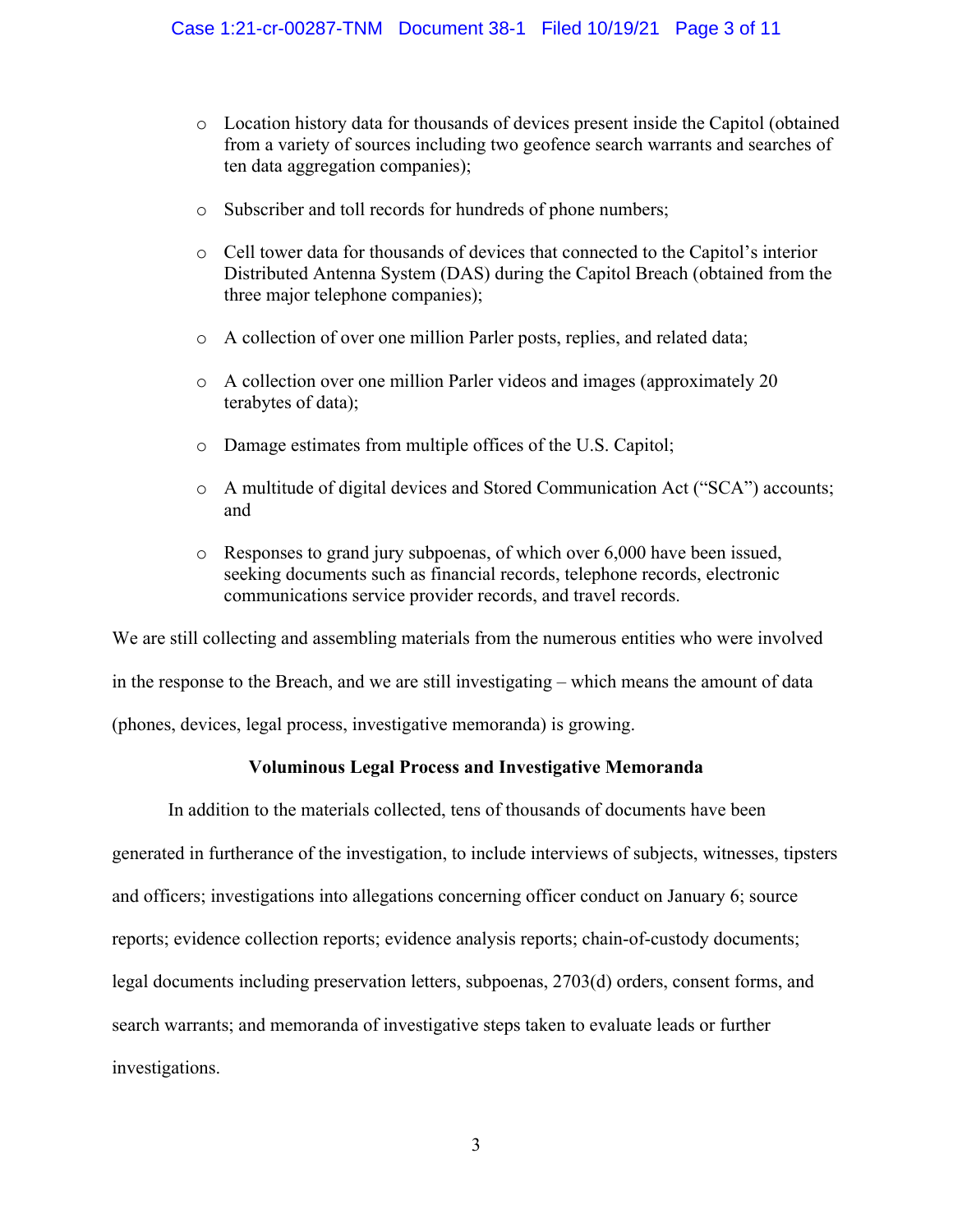### **Interrelated Crimes and Discovery**

The Capitol Breach involves thousands of individuals inside and outside the Capitol, many of whom overwhelmed and assaulted police. (According to a Washington Post analysis of the events, "the mob on the west side eventually grew to at least 9,400 people, outnumbering officers by more than 58 to one.") *See* 

*https://www.washingtonpost.com/investigations/interactive/2021/dc-police-records-capitol-*

*riot/?itid=sf\_visual-forensics*. The cases clearly share common facts, happening in generally the same place and at the same time. Every single person charged, at the very least, contributed to the inability of Congress to carry out the certification of our Presidential election.

These circumstances have spawned a situation with overlapping and interlocking discovery obligations. Many defendants may be captured in material that is not immediately obvious and that requires both software tools and manual work to identify, such as video and photos captured in the devices and SCA accounts of other subjects. Accordingly, the defense is generally entitled to review all video or photos of the breach whether from CCV, BWC or searches of devices and SCA accounts. Notably, we have received a number of defense requests for access to such voluminous information, and requests for the government to review the entirety of the law enforcement files related to this investigation. For example, in support of a motion to compel access to all of the footage, one such counsel stated:

The events of January 6, 2021 were memorialized to an extent rarely, if ever, experienced within the context of federal criminal cases. The Government itself has a wealth of surveillance video footage. Virtually every attendee in and around the Capitol on January 6, 2021 personally chronicled the events using their iPhone or other similar video device. Many of the attendees posted their video on one or more social media platforms. Many held their videos close to their vests resulting in little if any publication of same. News media outlets from around the world captured video footage. Independent media representative from around the world captured video footage. Intelligence and law enforcement personnel present at the Capitol on January 6, 2021 also captured video footage of events of the day. By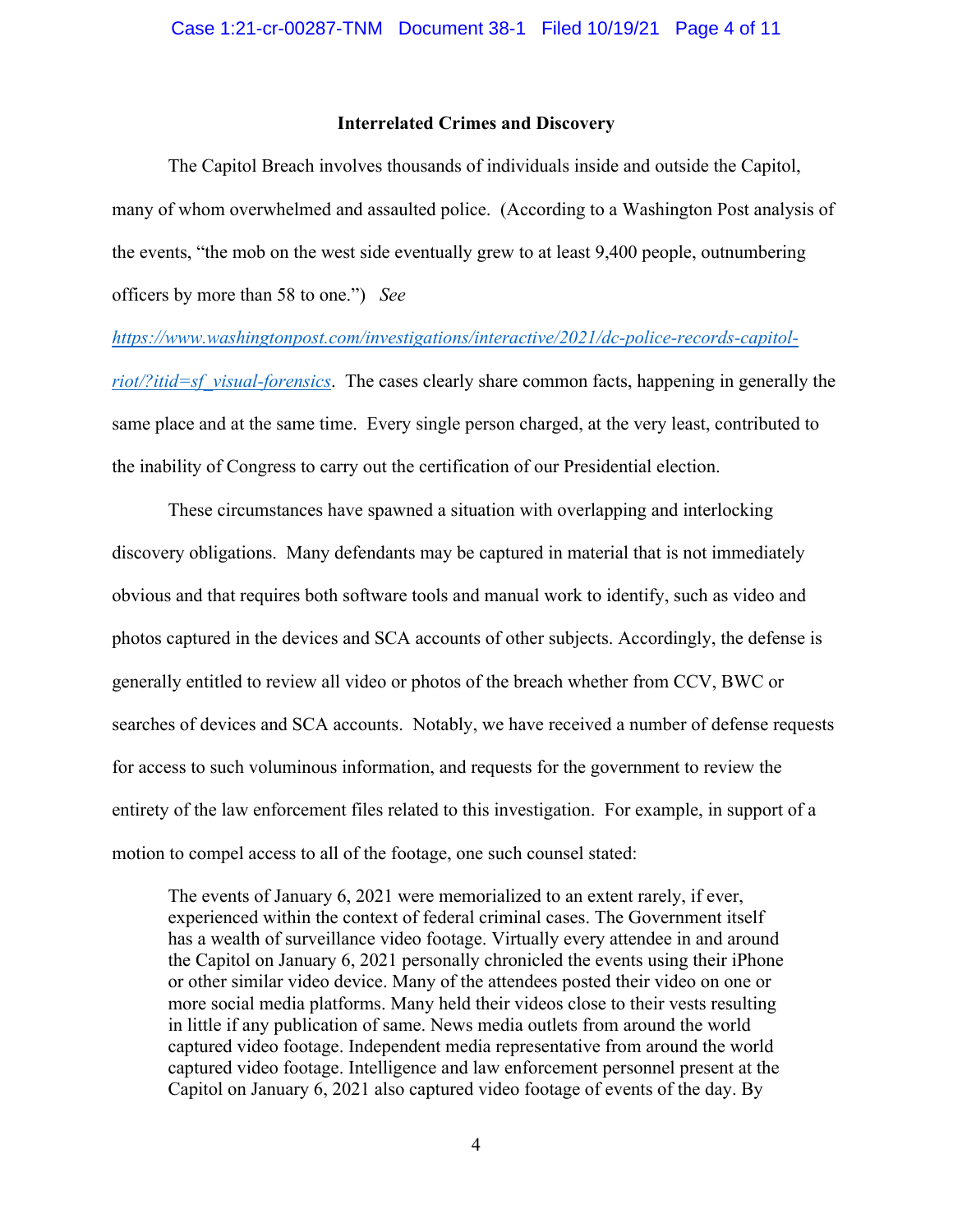the Government's own admission, the Government has an overwhelming amount of video footage of the events of January 6, 2021. During the handlings of January 6 cases, the Government has garnered and continues to garner access to added video footage from, among other sources, the general public and the defendants themselves. *Upon information and belief, the Government is not capable of vetting, cataloging and determining materiality of the video footage such as to ensure that disclosure of same is timely made in all cases to which the footage is material for disclosure purposes.* The "information and belief" in this regard is a function of the undersigned counsel's personal knowledge relative to footage given to the Government, familiarity with other January 6 cases both as counsel for other January 6 defendants and as counsel familiar with other counsel representing January 6 defendants and the understanding that the footage provided to the Government does not appear to have been produced to other defendants whose cases warrant similar disclosure by the Government of material evidence. *Defendant has requested the Government confirm whether there is a single repository for all video footage amassed relative to the events at the Capitol on January 6, 2021 and, further, has requested access to same for inspection and examination for determination of materiality and disclosure of the Government's protocol to determine materiality.*

*United States v. Jacob Chansley*, 21-cr-00003 (RCL) (Document No. 58)(emphasis added).

Examples of additional similar discovery requests we have received in Capitol Breach cases are quoted in Exhibit A, attached hereto.

### **Early Establishment of Discovery Team**

Shortly after the Capitol Breach, the U.S. Attorney's Office established a Capitol Breach Discovery Team to create and implement a process for the production of discovery in January 6 cases. The Discovery Team is staffed by federal prosecutors who have experience in managing complex investigations involving voluminous materials, Department of Justice experts in project management and electronic discovery management, and a lead discovery agent from the Federal Bureau of Investigation. Members of the Discovery Team consult regularly with Department of Justice subject matter experts, including Associate Deputy Attorney General and National Criminal Discovery Coordinator Andrew Goldsmith. As discussed further below, members of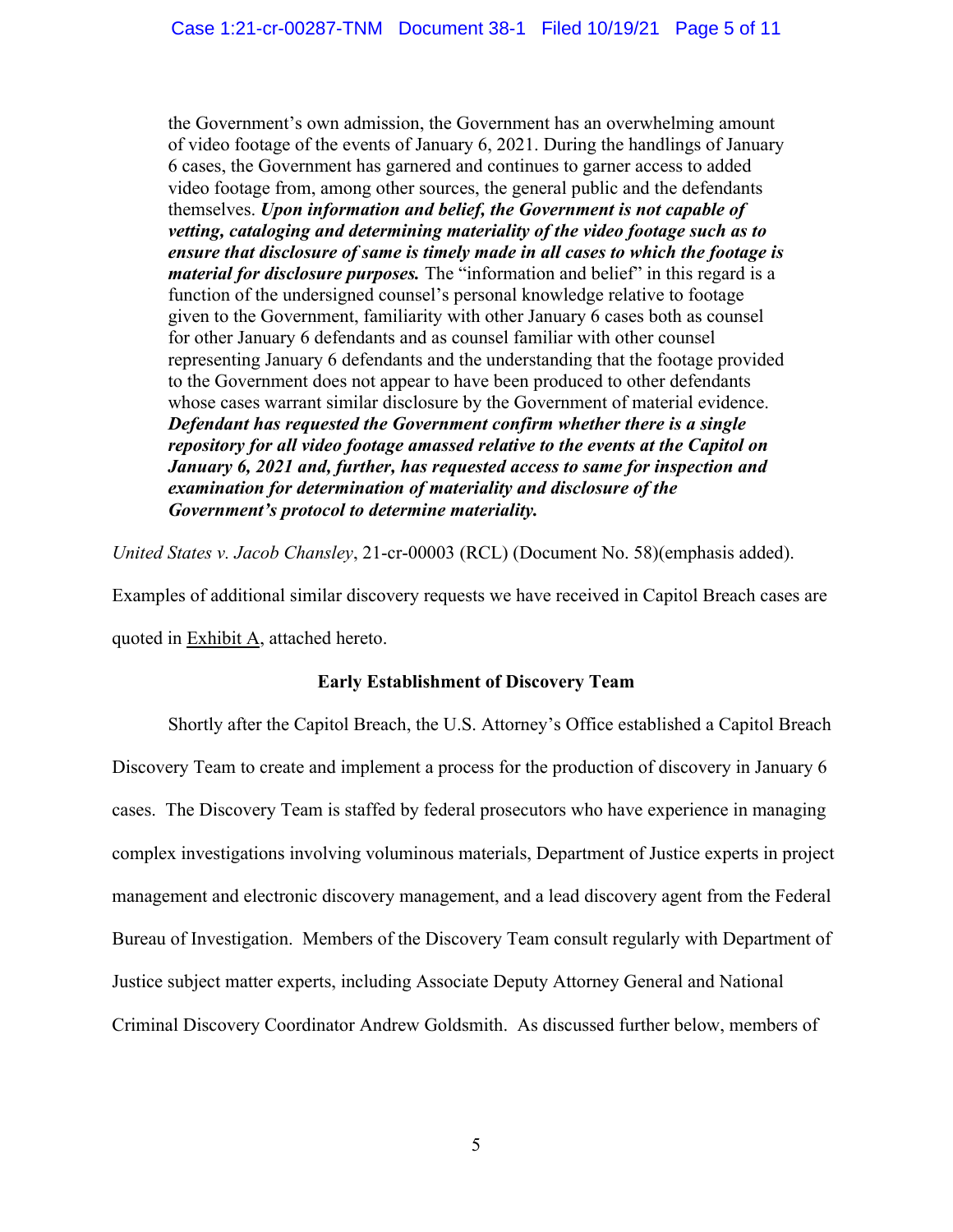### Case 1:21-cr-00287-TNM Document 38-1 Filed 10/19/21 Page 6 of 11

the Discovery Team also meet and confer on a regular basis with Federal Public Defender ("FPD") leadership and electronic discovery experts.

#### **Recognition of Need for Vendor Promptly Addressed**

Following the Capitol Breach, the United States recognized that due to the nature and volume of materials being collected, the government would require the use of an outside contractor who could provide litigation technology support services to include highly technical and specialized data and document processing and review capabilities. The government drafted a statement of work, solicited bids, evaluated them, and selected a vendor. This was an unprecedented undertaking which required review at the highest levels of the Department of Justice and was accomplished as quickly as possible.

On or about May 28, 2021, the government contracted Deloitte Financial Advisory Services, LLP ("Deloitte"), a litigation support vendor with extensive experience providing complex litigation technology services, to assist in document processing, review and production of materials related to the Capitol Breach. As is required here, Deloitte furnishes secure, complex, and highly technical expertise in scanning, coding, digitizing, and performing optical character recognition – as well as processing, organizing, and ingesting a large volume of Electronically Stored Information ("ESI") and associated metadata in document review platforms – which is vital to the United States' ability to review large data/document productions and is essential to our ability to prosecute these cases effectively.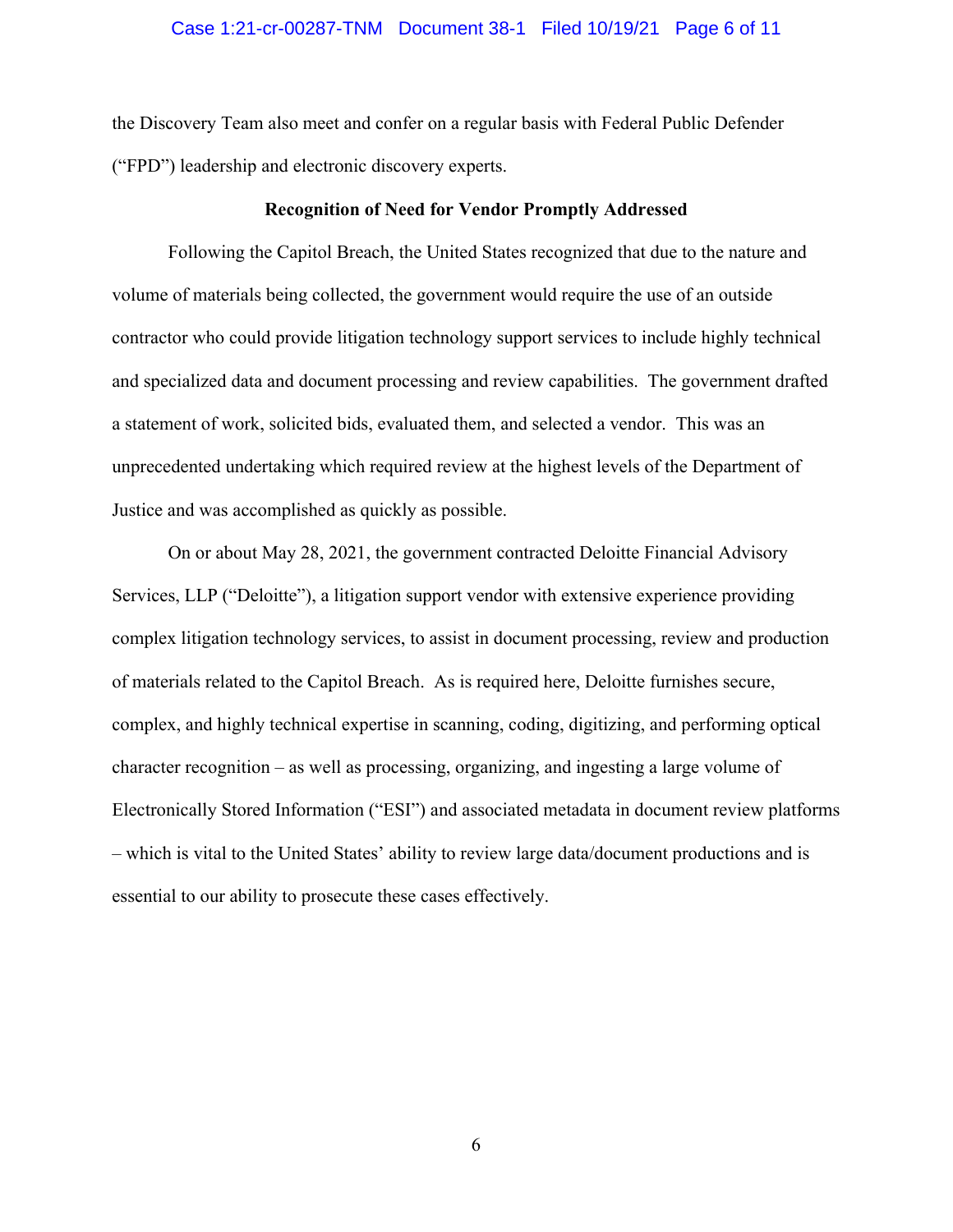### **Implementation of Contract with Deloitte**

We have already begun transferring a large volume of materials to Deloitte (as of July 7, 2021, over 200 disks of data and 34,000 USCP records), who is populating the database. Specific processing workflows and oversight are being established between the United States Attorney's Office and the vendor. We have already coordinated with Deloitte to use various tools to identify standard categories of Personal Identifying Information ("PII") and to redact them. Once the database is accessible, we will begin systematically reviewing materials for potentially discoverable information, tagging when possible (e.g., video by a location or type of conduct, interviews describing a particular event), and redacting when necessary. Among other things, the vendor is also building a master evidence tracker to assist us in keeping records of what is provided to us and what is ultimately produced, which is part of our approach to a defensible discovery protocol.

### **Systematic Reviews of Voluminous Materials**

We are implementing and continuing to develop processes and procedures for ensuring that voluminous materials have been and will continue to be systematically reviewed for information that, *inter alia,* may be material to the defense, e.g.:

- o Comparing all known identifiers of any charged defendant against tips, Parler data, ad tech data, cell tower data, and geofence data; and
- o Searching all visual media (such as CCV, BWC, social media or device search results) – the collection of which grows on a regular basis – against known images of charged defendants.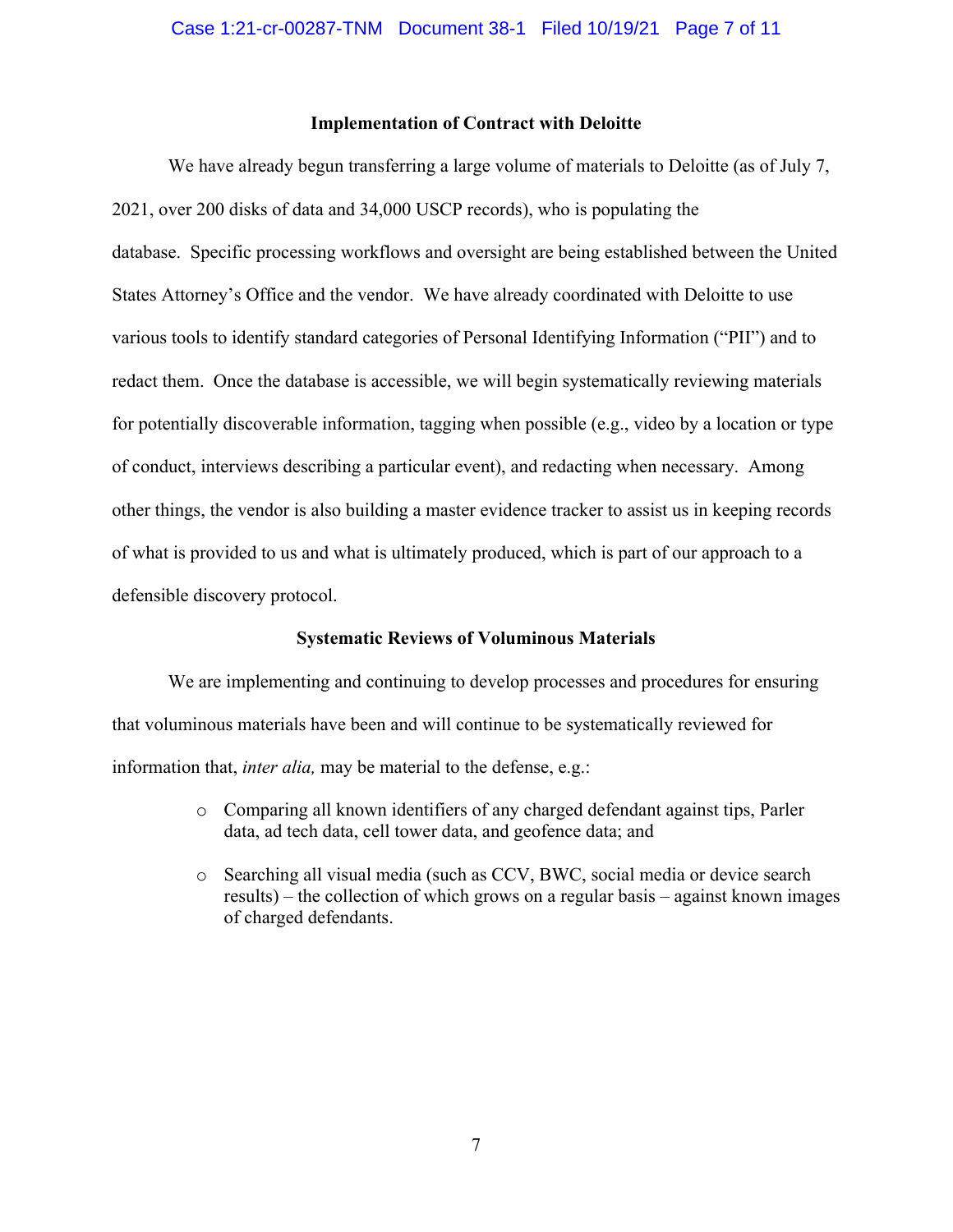### **Certain Specific Defense Requests**

Multiple defense counsel have inquired about investigations into officers who were *alleged* to have been complicit in the January 6 Capitol Breach. We have received copies of investigations into officer conduct, have finished reviewing them, and plan to disclose the relevant materials shortly.

#### **Complexities Require Careful Consideration**

Producing discovery in a meaningful manner and balancing complex legal-investigative and technical difficulties takes time. We want to ensure that all defendants obtain meaningful access to voluminous information that may contain exculpatory material, and that we do not overproduce or produce in a disorganized manner. That means we will review thousands of investigative memoranda, even if there is a likelihood they are purely administrative and not discoverable, to ensure that disclosures are appropriate.

#### *Legal-Investigative Considerations*

We must also carefully ensure we are adequately protecting the privacy and security interests of witnesses and subjects from whom those materials were derived. For example, we cannot allow a defendant's PII to be disseminated – without protection – to hundreds of others. Similarly, we cannot allow personal contact information for Congressional members, staffers, and responding police officers – targets and victims of these crimes – whose phones may have connected to the Capitol's DAS network to inadvertently be produced. We also must protect Law Enforcement Sensitive materials by ensuring they are carefully reviewed for discoverability and, if they are discoverable, that they are disclosed in an appropriate manner. We continue to develop workable paradigm for disclosing a vast amount of Capitol CCV while ensuring that the Capitol's security is maintained. We are also scrupulously honoring defendants' attorney-client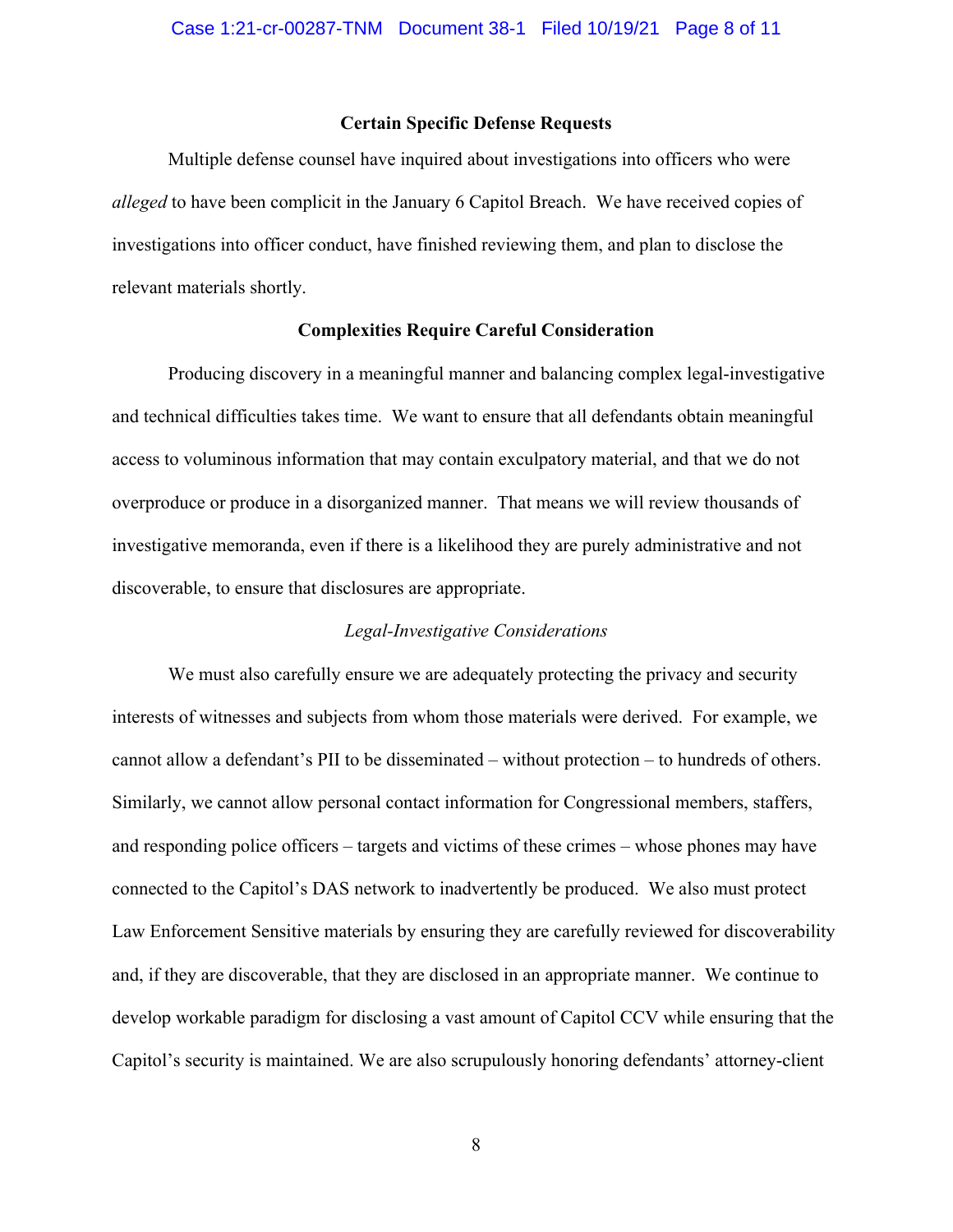### Case 1:21-cr-00287-TNM Document 38-1 Filed 10/19/21 Page 9 of 11

privilege by employing a filter team that is continually reviewing devices and accounts for potentially privileged communications.

### *Technological Considerations*

A large volume of the information that has been collected consists of ESI. ESI frequently contains significant metadata that may be difficult to extract and produce if documents are not processed using specialized techniques. Metadata is information about an electronic document and can describe how, when and by whom ESI was created, accessed, modified, formatted, or collected. In the case of a document created with a word processing program, for example, metadata may include the author, date created, and date last accessed. In the case of video footage, metadata may identify the camera that was used to capture the image, or the date and time that it was captured. Metadata may also explain a document's structural relationship to another document, e.g., by identifying a document as an attachment to an investigative memoranda.

Processing, hosting, and production of the voluminous and varied materials described above, to include the preservation of significant metadata, involves highly technical considerations of the document's source, nature, and format. For example, the optimal type of database for hosting and reviewing video footage may differ from the optimal type of database for hosting investigative memoranda. Similarly, a paper document, a word processing document, a spreadsheet with a formula, video footage from a camera, or video footage associated with a proprietary player may each require different types of processing to ensure they are captured by database keyword searches and produced with significant metadata having been preserved.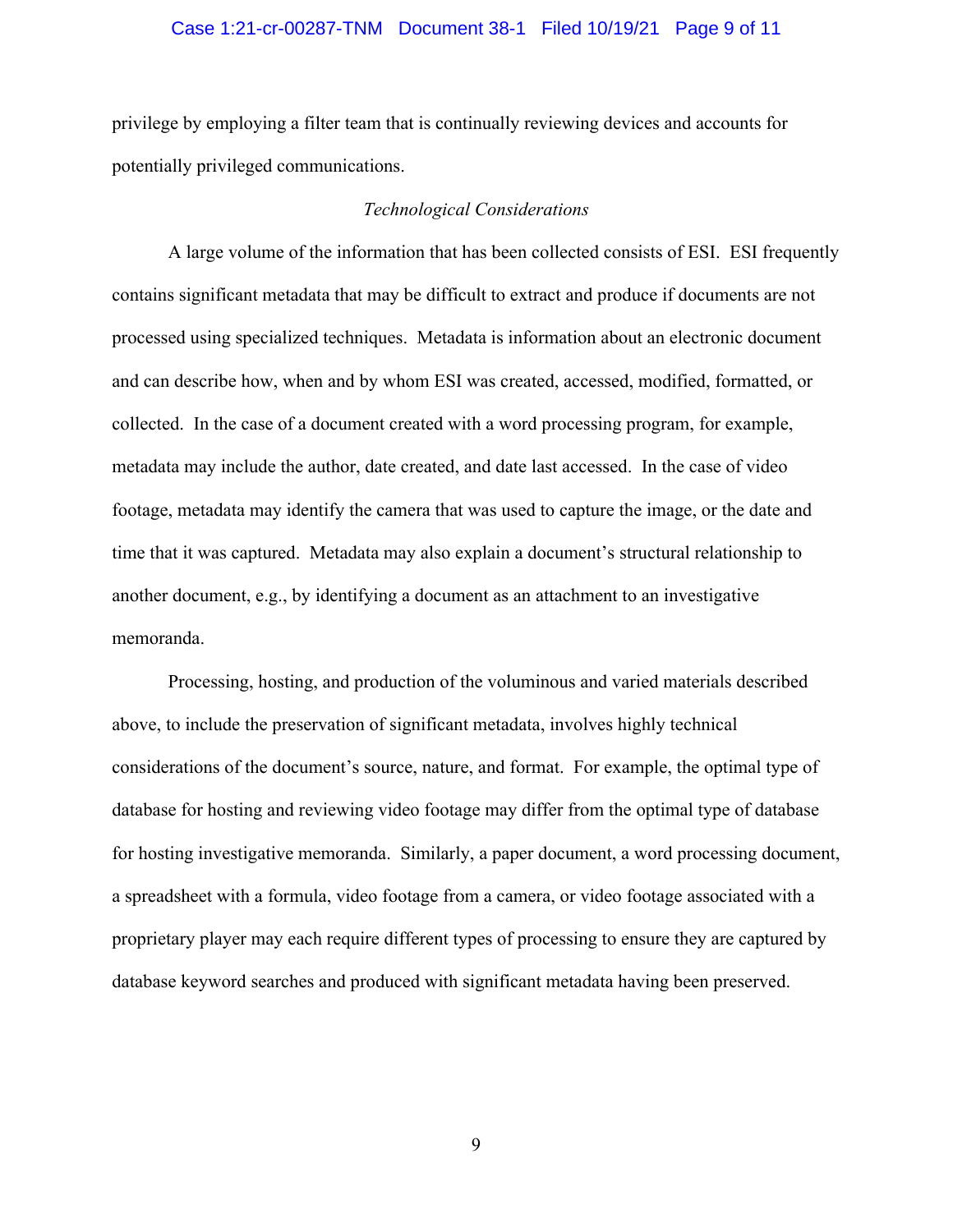### **Involving Defense Counsel in Voluminous Discovery Plan**

The Discovery Team regularly meets with FPD leadership and technical experts with respect to discovery issues. Given the volume of information that may be discoverable, FPD is providing input regarding formats that work best with the review tools that Criminal Justice Act panel attorneys and Federal Defender Offices have available to them. Due to the size and complexity of the data, we understand they are considering contracting with third party vendors to assist them (just as the United States Attorney's Office has done for this matter). So as to save defense resources and to attempt to get discovery more quickly to defense counsel, there were efforts made to see if FPD could use the same vendor as the United States Attorney's Office to set up a similar database as the government is using for reviewing the ESI, but for contractual and technical reasons we have recently learned that was not feasible. We are in the on-going process of identifying the scope and size of materials that may be turned over to FPD with as much detail as possible, so that FPD can obtain accurate quotes from potential database vendors. It is hoped that any databases or repositories will be used by FPD offices nationwide that are working on Capitol Breach cases, counsel that are appointed under the Criminal Justice Act, and retained counsel for people who are financially unable to obtain these services. A database will be the most organized and economical way of ensuring that all counsel can obtain access to, and conduct meaningful searches upon, relevant voluminous materials, e.g., thousands of hours of body worn camera and Capitol CCV footage, and tens of thousands of documents, including the results of thousands of searches of SCA accounts and devices.

### **Compliance with Recommendations Developed by the Department of Justice and Administrative Office of the U.S. Courts Joint Working Group on Electronic Technology**

As is evidenced by all of the efforts described above, the United States is diligently working to comply with the *Recommendations for Electronically Stored Information (ESI)*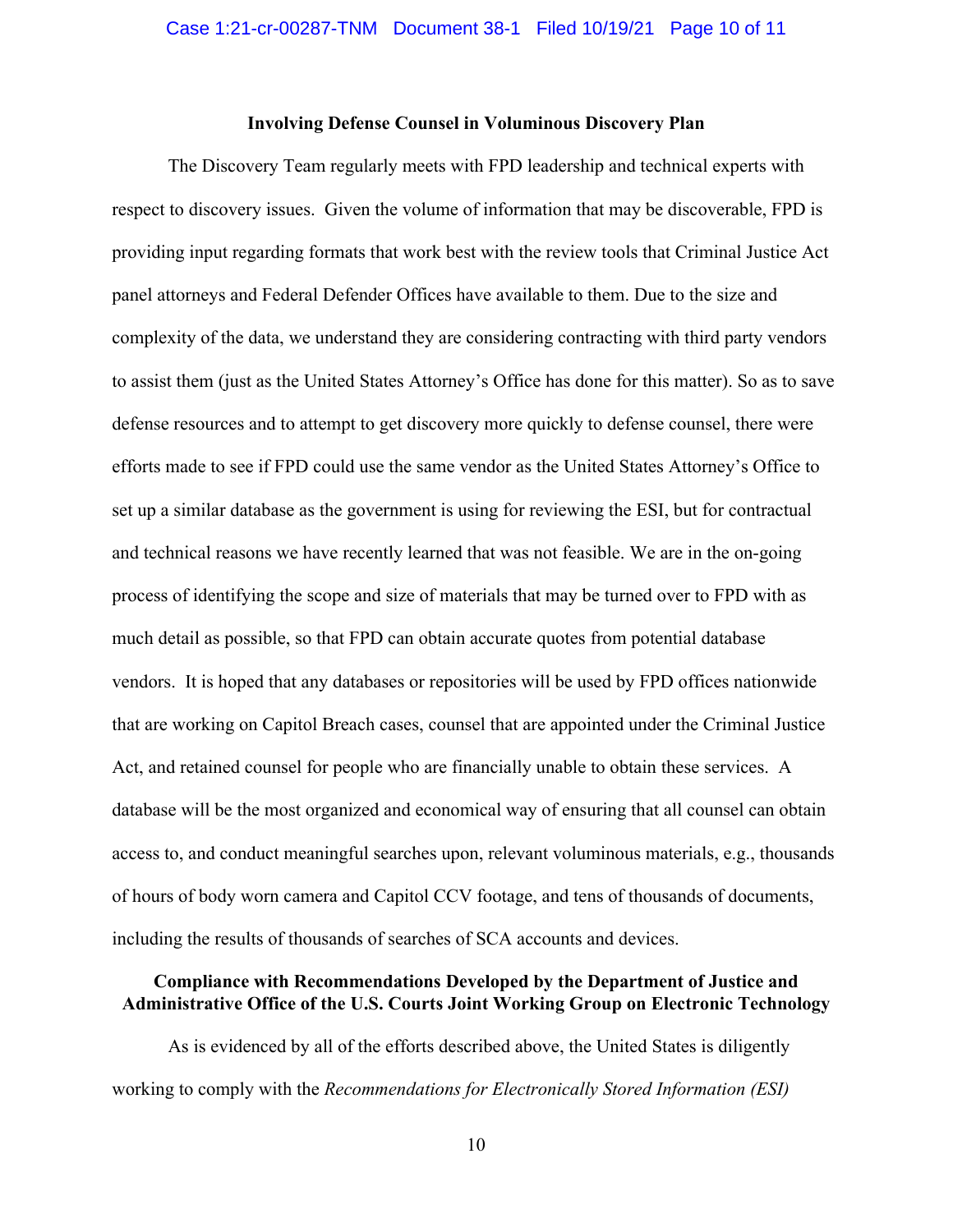*Discovery Production* developed by the Department of Justice and Administrative Office of the U.S. Courts Joint Working Group on Electronic Technology in the Criminal Justice System in February 2012.<sup>1</sup> See https://www.justice.gov/archives/dag/page/file/913236/download. For example, we are: (1) including individuals with sufficient knowledge and experience regarding ESI; (2) regularly conferring with FPD about the nature, volume and mechanics of producing ESI discovery; (3) regularly discussing with FPD what formats of production are possible and appropriate, and what formats can be generated and also maintain the ESI's integrity, allow for reasonable usability, reasonably limit costs, and if possible, conform to industry standards for the format; (4) regularly discussing with FPD ESI discovery transmission methods and media that promote efficiency, security, and reduced costs; and (5) taking reasonable and appropriate measures to secure ESI discovery against unauthorized access or disclosure.

<sup>&</sup>lt;sup>1</sup> These *Recommendations* are explicitly referenced in the Advisory Committee Note to Rule 16.1. Importantly, the two individuals primarily responsible for developing the Recommendations are Associate Deputy Attorney General Andrew Goldsmith, who (as noted earlier) is working closely with the prosecution's Discovery Team, and Sean Broderick, the FPD's National Litigation Support Administrator, who is playing a similar role for the D.C. Federal Defender's Office on electronic discovery-related issues. Messrs. Goldsmith and Broderick have a long history of collaborating on cost-effective ways to address electronic discovery-related issues, which undoubtedly will benefit all parties in this unprecedented undertaking.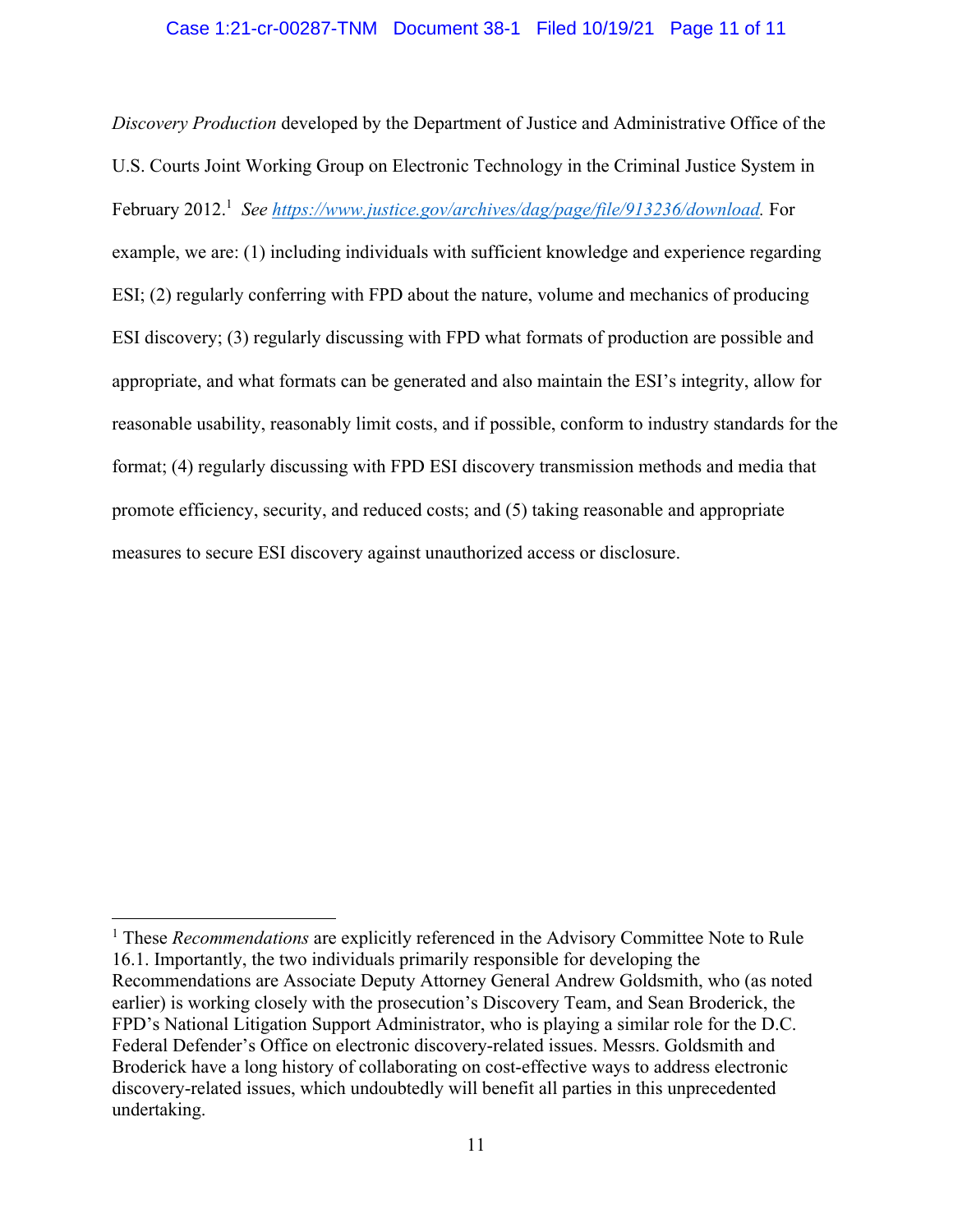# Case 1:21-cr-00287-TNM Document 38-2 Filed 10/19/21 Page 1 of 2

## **EXHIBIT A Additional Examples of Defense Discovery Requests**

| $\mathbf{1}$   | "Videos in the government's possession that filmed the interior of the capital building from approximately 2:50 PM to 3:35 PM on<br>January 6, 2021."                                                                                                                                                                                                                                                                                                                                                                                                                                                                                   |
|----------------|-----------------------------------------------------------------------------------------------------------------------------------------------------------------------------------------------------------------------------------------------------------------------------------------------------------------------------------------------------------------------------------------------------------------------------------------------------------------------------------------------------------------------------------------------------------------------------------------------------------------------------------------|
| $\sqrt{2}$     | "[A]ll photographs or video footage obtained or confiscated by the government from outside sources during the investigation of<br>this case are material to the defense's preparation."                                                                                                                                                                                                                                                                                                                                                                                                                                                 |
| $\overline{3}$ | "Our position is that the government must identify any evidence it believes to capture [defendant], regardless of whether it intends<br>to rely on the same in its case in chief."                                                                                                                                                                                                                                                                                                                                                                                                                                                      |
| $\overline{4}$ | "Copies of any and all documents, photographs, and video received by the U.S. Attorney's office and/or Metropolitan Police<br>Department or any other law enforcement agency from any law enforcement officer or prosecutor from any other jurisdiction<br>regarding this case."                                                                                                                                                                                                                                                                                                                                                        |
| 5              | "I write to request that the United States review the contents of the FBI's "I" drive and disclose any and all exculpatory evidence<br>identified therein."                                                                                                                                                                                                                                                                                                                                                                                                                                                                             |
| 6              | "Network news outlets aired footage of one or more Officers directing protestors towards doors and seemingly invited them to<br>enter the building -- this is Brady material for our clients."                                                                                                                                                                                                                                                                                                                                                                                                                                          |
| $\overline{7}$ | "The discovery I'm requesting is all video and/or audio footage in which Capitol Police and any other Gov't officials or agents<br>remove barriers and/or interact with protestors who entered the Capitol or gained access to the patios or other structures connected<br>to the Capitol building complex."                                                                                                                                                                                                                                                                                                                            |
| 8              | "This request also includes any video footage, including from cameras owned by MPD (crime and red light) and DDOT (which are<br>operated and maintained by MPD, and to which MPD has access), as well as any footage that government actors reviewed. This<br>request also includes any video footage from MPD District where the defendant was taken, and all body worn camera footage that<br>may have captured any portion of the alleged incident, investigation or arrest of my client."                                                                                                                                           |
|                | "The request includes all Body Worn Camera (BWC) footage from all offices involves in any and all searchers, arrests, and<br>investigations associated with this case and/ or labels with the CCN Number associated with this case; information that will permit<br>undersigned counsel to identify the officer wearing the BWC; metadata related to any and all BWC footage; information from the<br>AUSA's office and/or MPD specifying any edits or redactions made to the footage and the corresponding justifications. Please also<br>provide the access logs for the BWC footage for any and all officers involved in this case." |
| 9              | "All photographs, including those of the defendant, sketches, diagrams, maps, representations or exhibits of any kind, that<br>relate to this case, regardless of whether the government intends to introduce them in its case-in-chiefIncluding all video<br>recordings related to the January 6, 2021 events."                                                                                                                                                                                                                                                                                                                        |
| 10             | "I further request that you review all documentation related to or generated in connection with this case that may be outside of the<br>government's official case file (e.g., materials in the FBI's "I-Drive" or other similar repositories of investigation documents in the<br>possession of federal or local agencies or law enforcement authorities."                                                                                                                                                                                                                                                                             |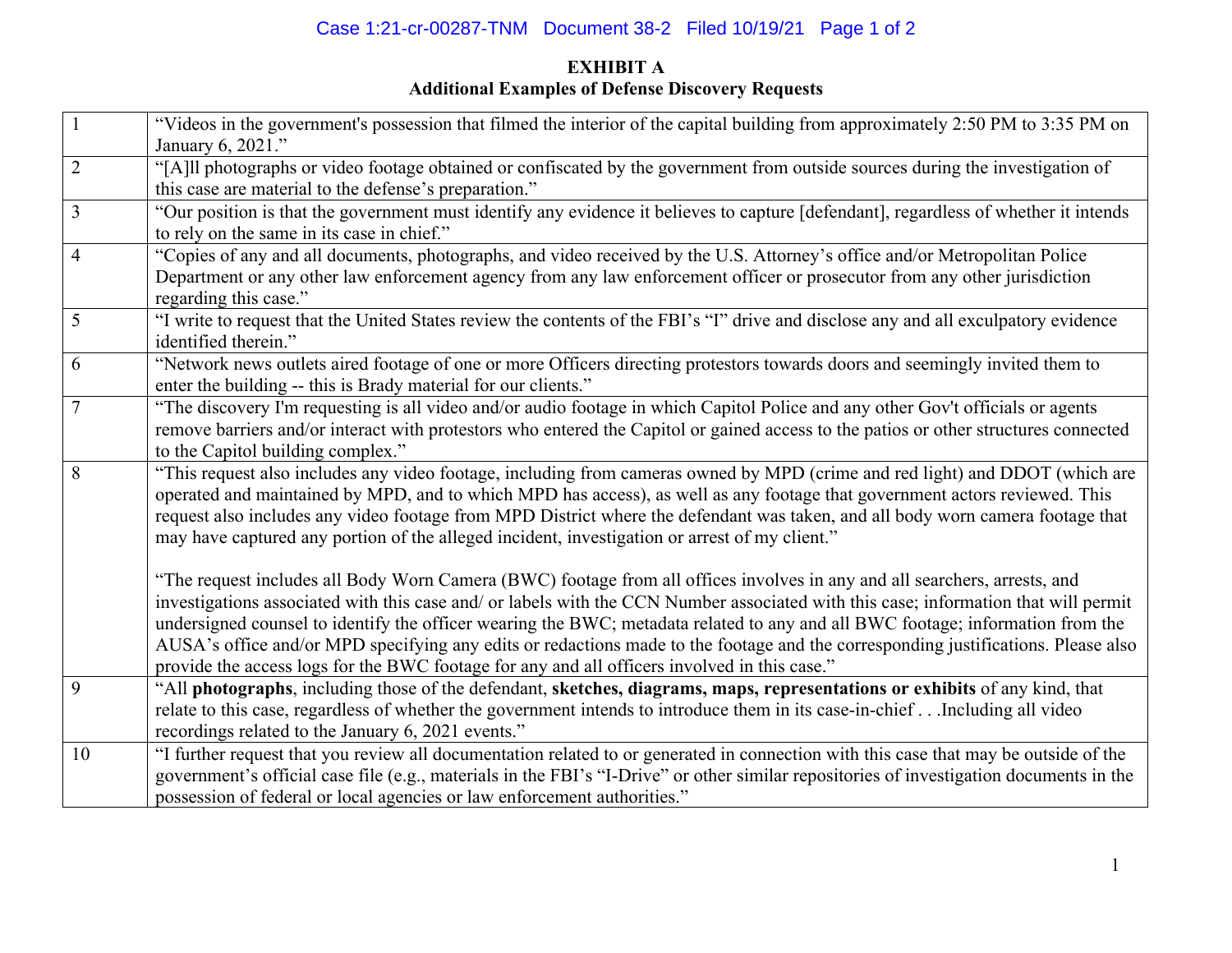## Case 1:21-cr-00287-TNM Document 38-2 Filed 10/19/21 Page 2 of 2

## **EXHIBIT A Additional Examples of Defense Discovery Requests**

| 11 | "Any evidence (whether or not reduced to writing) that law enforcement or Capitol employees allowed any protestors into the             |
|----|-----------------------------------------------------------------------------------------------------------------------------------------|
|    | building. Such evidence might include (without limitation) moving barricades, opening doors, instructing protestors they could          |
|    | enter, failing to intervene when protestors entered, etc"                                                                               |
| 12 | "Any evidence that concerns any Capitol police officers who were suspended and/or disciplined for removing barriers, opening            |
|    | doors, etc. on January 6 <sup>th</sup> ."                                                                                               |
| 13 | "I am also concerned about the thousands or tens of thousands videos the government has received from public sources,                   |
|    | particularly how the government is searching, indexing, and storing these videos, and whether the government is withholding any         |
|    | video footage in its possession; Based on my review of the discovery thus far, there is official video surveillance and publicly        |
|    | sourced video footage that is exculpatory to the defendants. Many of those videos show [defendant] and other[s] peacefully              |
|    | walking around the Capitol. In these videos, they, like thousands of others, are doing nothing illegal with the possible exception of   |
|    | being present in the building, all of which is potentially exculpatory."                                                                |
| 14 | "All information regarding any Capitol Police, MPD, National Guard, other law enforcement officer or other person in position of        |
|    | authority ("LEOs") who moved guard rails, opened or held doors open, stepped aside, allowed persons to enter or stay within the         |
|    | Capitol or otherwise did not direct, instruct or signify to the public -- implicitly or explicitly -- to vacate the Capitol or that the |
|    | Capitol was closed to the public or restricted for public entry."                                                                       |
| 15 | "Any audio or video footage of [defendant] relevant to any of the charges in the indictment that has not previously been provided,      |
|    | whether captured by body-cameras worn or phones carried by Metropolitan Police Department officers, by body-cameras worn or             |
|    | phones carried Capitol Police officers, or by phones or other recording devices carried by any other witness."                          |
| 16 | "For purposes of this letter, all photographs or video footage obtained or confiscated by the government from outside sources           |
|    | during the investigation of this case are material to the defense's preparation. Please provide notice of any decision not to produce   |
|    | requested photographs, video footage, or recorded communications so that a judicial decision as to production may, if warranted,        |
|    | be sought. Please also provide all photographs, video footage, and recorded communications relating to the Brady and Giglio             |
|    | requests articulated below."                                                                                                            |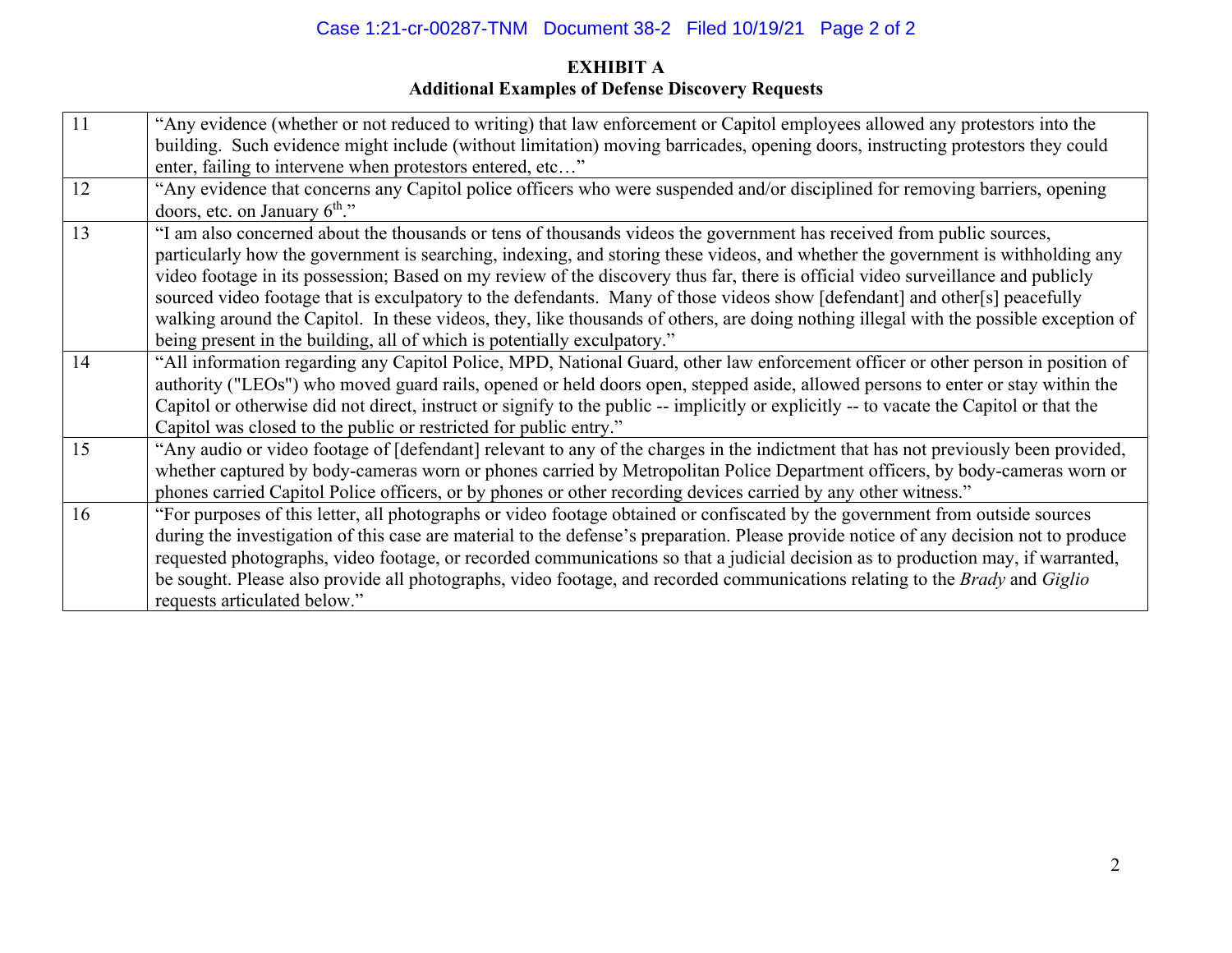### **UNITED STATES' MEMORANDUM REGARDING STATUS OF DISCOVERY AS OF AUGUST 23, 2021**

 The United States files this memorandum for the purpose of describing our overall approach to discovery, and our discovery plan in relation to voluminous sets of data that the government collected in its investigation of the Capitol Breach cases, among which may be interspersed information the defense may consider material or exculpatory. The materials upon which this memorandum is focused include, for example, thousands of hours of video footage from multiple sources (e.g., Capitol surveillance footage, body-worn-camera footage, results of searches of devices and Stored Communications Act ("SCA") accounts, digital media tips, Parler video, and unpublished news footage), and hundreds of thousands of investigative documents including but not limited to interviews of tipsters, witnesses, investigation subjects, defendants, and members of law enforcement. Further, we write to provide the Court with the status of our implementation of that plan as of August 23, 2021.

### **I. The Government's Approach to Discovery is Intended to Ensure that All Arguably Exculpatory Materials are Produced in a Comprehensive, Accessible, and Useable Format.**

The government has always understood the magnitude and complexity of the discovery project presented by the January 6 attack on the Capitol. We have taken a very expansive view of what may be material or potentially exculpatory and thus discoverable in Capitol Breach cases. Defense counsel in Capitol Breach cases have made requests including any and all information that captures an individual defendant's conduct or statements; shows people "peacefully walking around the Capitol"; or suggests that a member (or members) of law enforcement allowed people to enter or remain in the Capitol or on restricted grounds, acted friendly or sympathetic to the rioters, or otherwise failed to do their jobs. Of course, there may be additional types of information a defendant may consider material or exculpatory, but since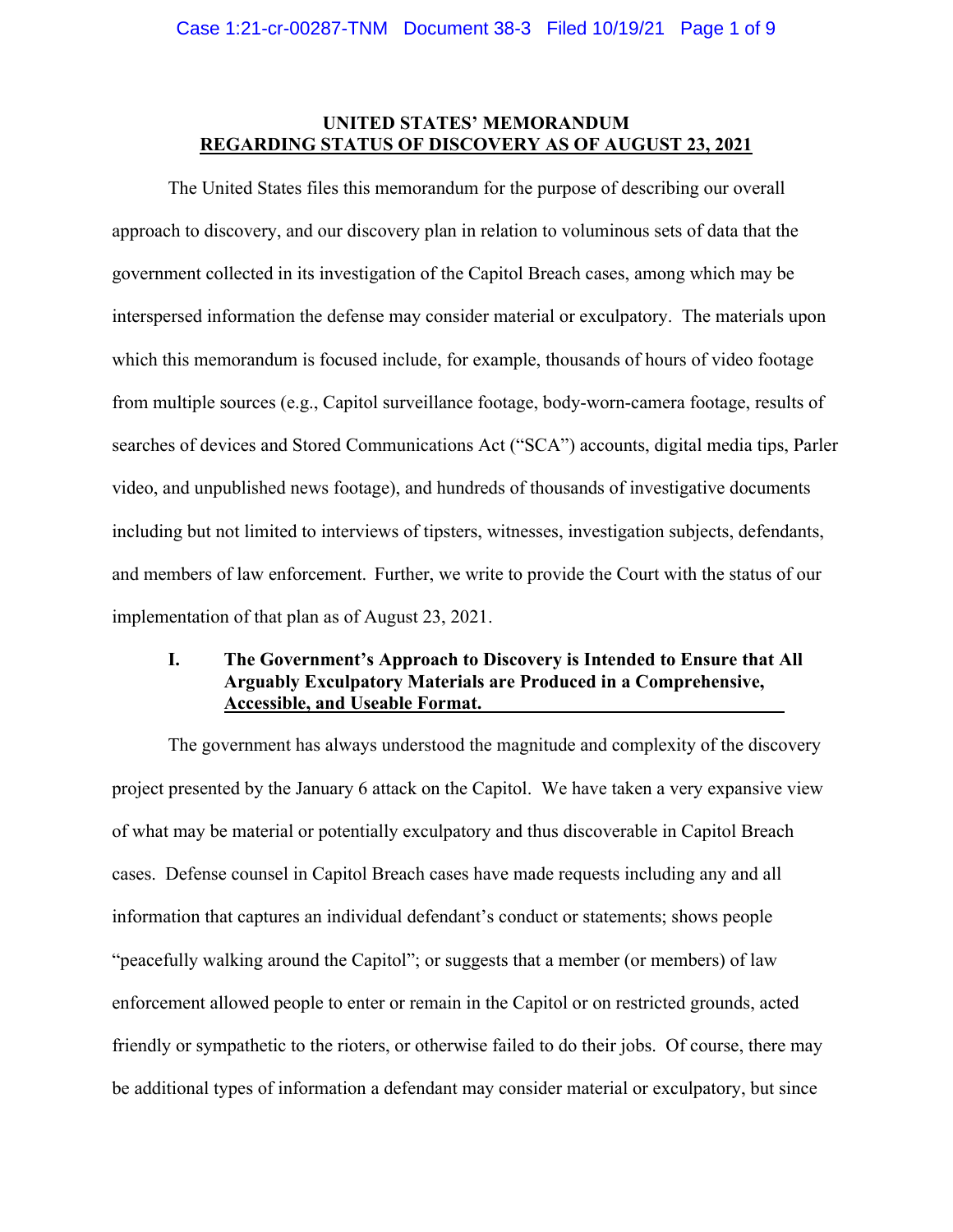### Case 1:21-cr-00287-TNM Document 38-3 Filed 10/19/21 Page 2 of 9

the government does not know the defense theory in any particular case, it is impossible to for the government to determine what other types of information a defendant may believe to be material.

To the extent the type of information described above may exist, it may be interspersed among the voluminous sets of data referenced above. Given the volume of material, and because "[d]efendants are in a better position to determine what evidence they believe is exculpatory and will help in their defense,"<sup>1</sup> it is our intent to provide the defense with all data that may contain such information, but in a manner that will facilitate search, retrieval, sorting, and management of that information.

### **II. Our General Plan for Production of Voluminous Materials Involves Two Separate Platforms.**

We have developed and begun implementing a plan to use two primary platforms to process and produce discoverable voluminous materials: one for documents (e.g., items such as law enforcement investigation files and business records) and one for digital materials (e.g., video footage). (These two platforms have frequently been referred to as our "database" although, in fact, they are two separate information repositories hosted by unrelated vendors.) We are working collaboratively with Federal Public Defender ("FPD") leadership and electronic discovery experts, including Sean Broderick, the National Litigation Support Administrator for

<sup>1</sup> *United States v. Meek,* No. 19-cr-00378-JMS-MJD, 2021 WL 1049773 \*5 (S.D. Ind. 2021). *See also United States v. Ohle*, No. S3 08 CR 1109 (JSR), 2011 WL 651849 \*4 (S.D.N.Y. 2011)(not reported in F.Supp.2d)("placing a higher burden on the Government to uncover such evidence would place prosecutors in the untenable position of having to prepare both sides of the case at once. Indeed, the adversarial system presumes that the defense will be more highly motivated to uncover exculpatory evidence, so if anything the onus is on defense counsel to conduct a more diligent search for material potentially favorable to his client. This is especially true considering that, if exculpatory evidence exists, the defense is in the best position to know what such evidence might be and where it might be located.")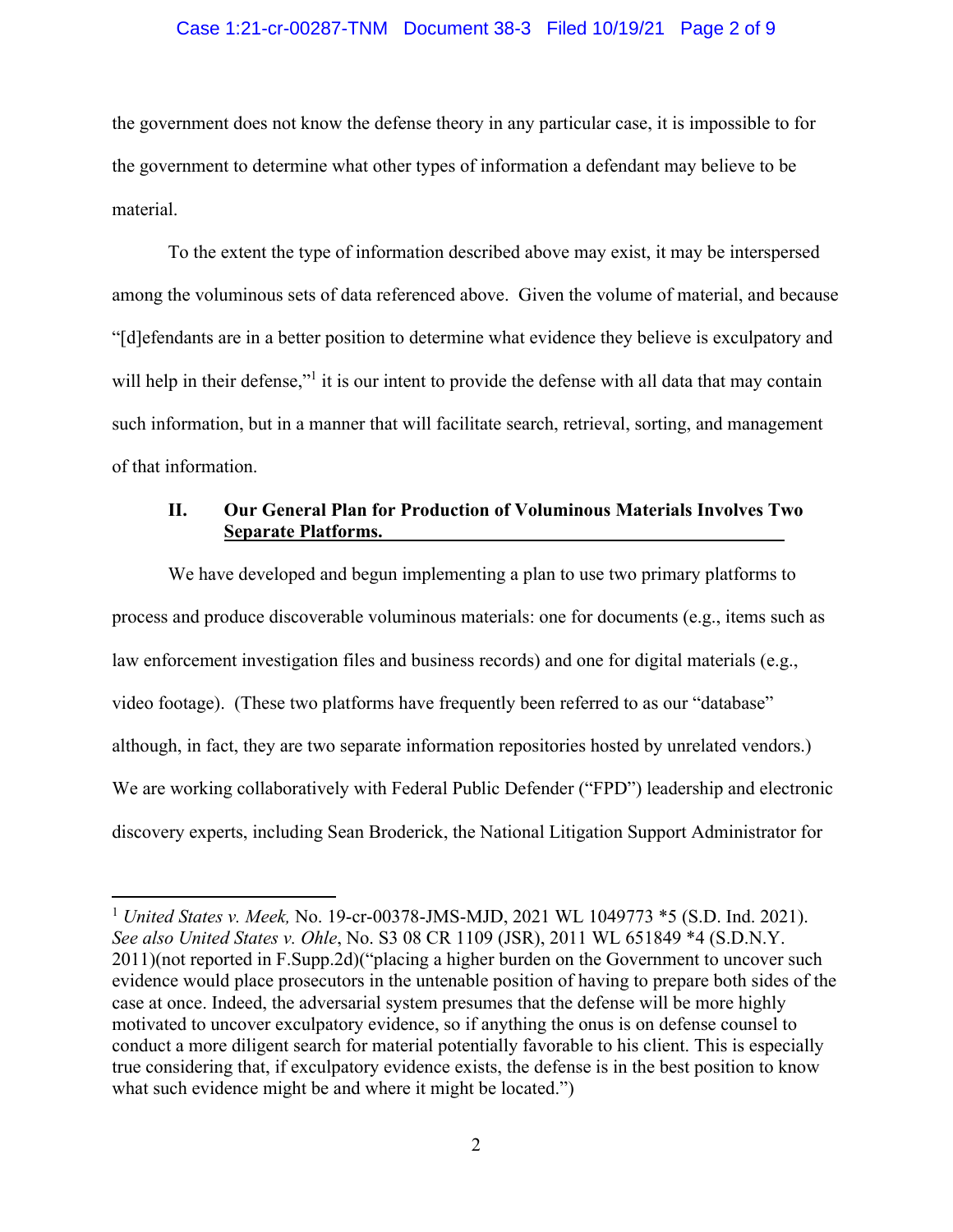### Case 1:21-cr-00287-TNM Document 38-3 Filed 10/19/21 Page 3 of 9

the Administrative Office of the U.S. Courts, Defender Services Office, to ensure that Federal Public Defender offices nationwide that are working on Capitol Breach cases, counsel that are appointed under the Criminal Justice Act, and retained counsel for people who are financially unable to obtain these services will have access to the same platforms, including technological functionality commensurate to that available to the government, for the purpose of receiving and reviewing discoverable materials.

### **A. We will Share Documents from Our Own Relativity Workspace to a Defense Relativity Workspace, and are Making Rolling Productions Via Alternative Means Until the Defense Workspace is Available.**

### **1. Overview**

Deloitte is hosting a Relativity database, or "workspace," for the government to manage and produce documents. Relativity is a cloud-based eDiscovery platform that offers functionalities including document organization, review, production, and analytics within a single environment, and is an industry leader in eDiscovery hosting. As further elaborated below, we are in the process of ingesting hundreds of thousands of documents into our Relativity workspace, so that we may review them, apply necessary redactions, and produce the documents as appropriate to the defense.

Ultimately, our plan is for all discoverable documents to be shared to a wholly separate defense Relativity workspace, also hosted by Deloitte, but wholly inaccessible to the government. Deloitte is currently creating such a defense workspace within Relativity for receipt of discoverable documents, and we are working toward a modification of our contract to fund the additional hosting and support of that database. $2$ 

 $2$  Hosting refers to storing and organizing documents in a case within a database for document review, organizing, searching, categorizing, and redacting, and providing users with accounts to access the database. Typically, providing discovery in a format that allows it to be loaded into a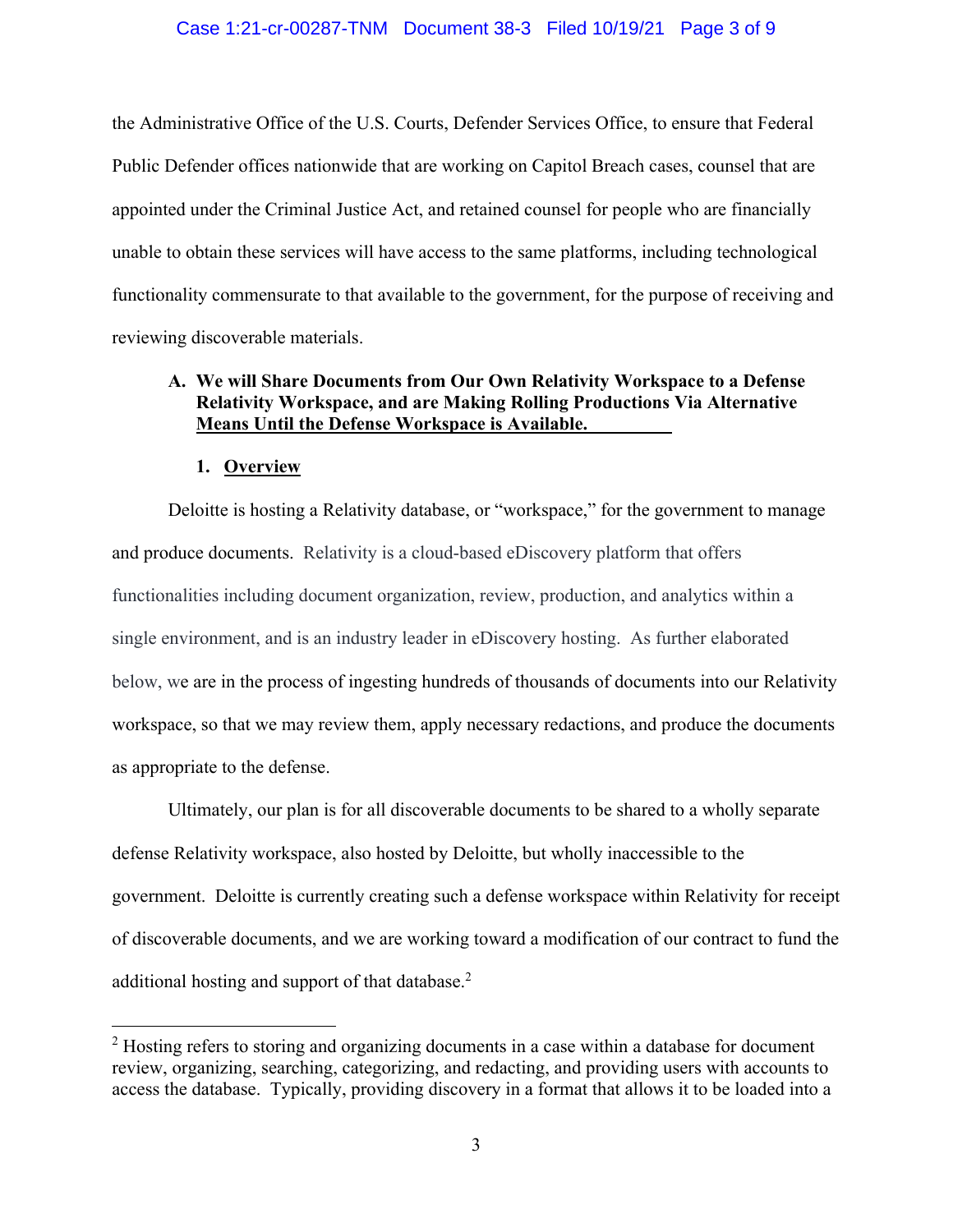### Case 1:21-cr-00287-TNM Document 38-3 Filed 10/19/21 Page 4 of 9

A Relativity workspace will allow Capitol Breach defense teams to leverage Relativity's search and analytics capabilities to search the voluminous documents we expect to produce for information they believe may be material to their individual cases. Defense teams will be able to perform key term searches and metadata searches across hundreds of thousands of documents in the defense workspace. Further, in conjunction with any staff they designate to support their workspace, they will be able to design coding panes that allow them to "tag" items received in discovery as they deem relevant to their cases, e.g., by location ("Lower West Terrace") or defense theories of the case ("Police Let Defendants In"); and then generate search reports based on the results associated with a particular tag or multiple tags.<sup>3</sup>

As elaborated below, although Relativity significantly increases the pace at which we may review and process materials to make appropriate productions, performing these tasks correctly and comprehensively takes time. Nevertheless, we expect to begin making

database satisfies the government's discovery obligations. We understand that neither the Federal Public Defender nor the Criminal Justice Act panel has a vehicle in place through which they may engage in expedited contracting for the hosting and licensing services that are necessary to meet the demands of this unprecedented volume of materials. Thus, the government has agreed to provide the necessary hosting and licensing services through Deloitte. The government has been closely coordinating with FPD to ensure that when we modify our contract with Deloitte, we obtain sufficient licenses to cover the needs of current cases as well as those of cases that may be brought in the future.

 $3$  We believe that to ensure defendants have meaningful access to the defense Relativity workspace, FPD will require additional support for the workspace. As the Court is aware, "Even if the discovery is produced in an optimal way, defense counsel may still need expert assistance, such as litigation support personnel, paralegals, or database vendors, to convert e-discovery into a format they can use and to decide what processing, software, and expertise is needed to assess the [Electronically Stored Information]." *See Criminal e-Discovery: A Pocket Guide for Judges*, Chapter II (Common Issues in Criminal e-Discovery), at 12.The *Pocket Guide* serves as a supplement to the federal judiciary's bench book. We are engaging in frequent and productive discussions with FPD in the effort to resolve contractual and technical details related to the implementation of an adequate support plan.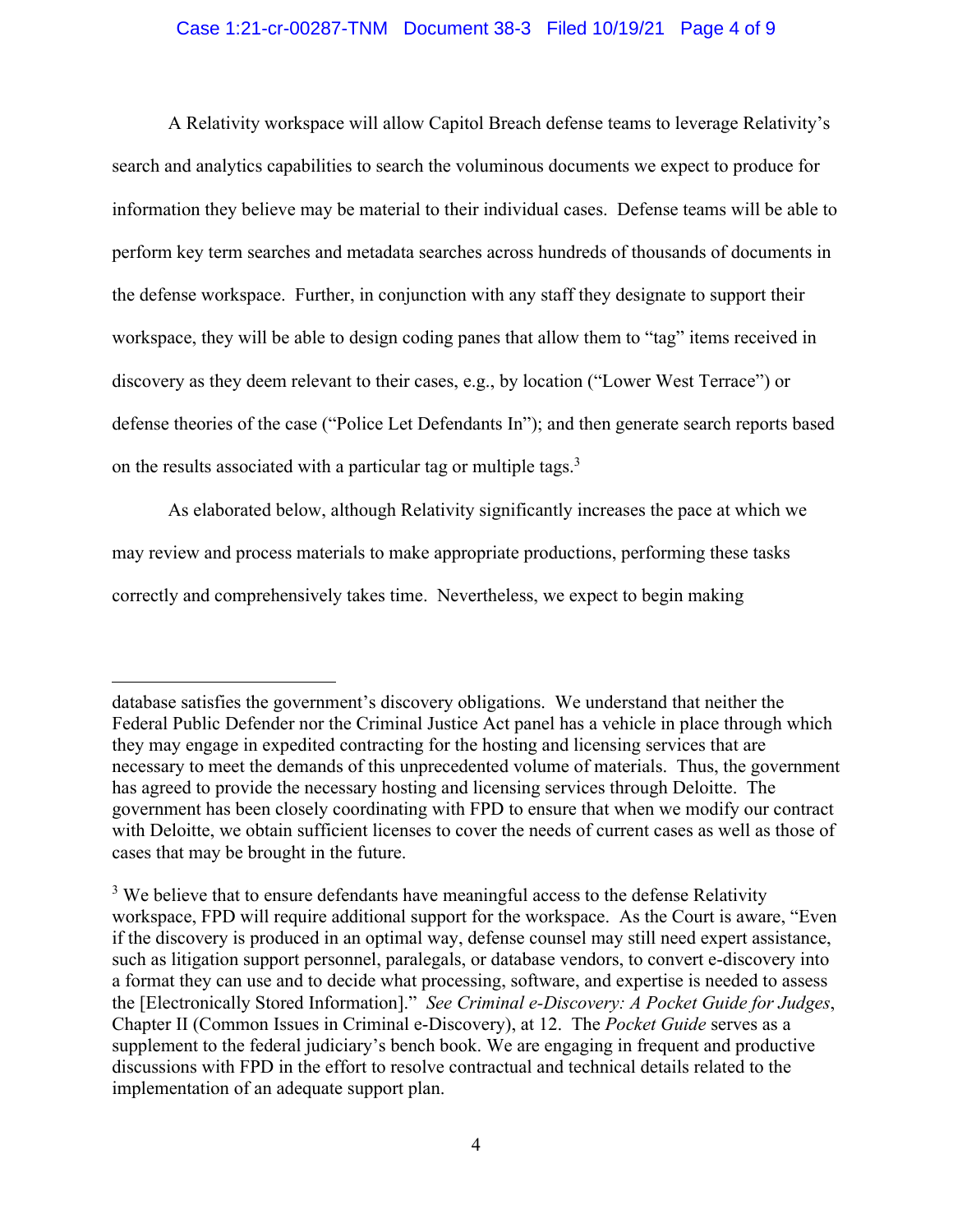### Case 1:21-cr-00287-TNM Document 38-3 Filed 10/19/21 Page 5 of 9

documentary productions from Relativity within the next two weeks, as discussed in more detail below, and will do so on a rolling basis going forward. Until the defense Relativity workspace is operational and defense accounts are established documents will continue to be produced in individualized cases via other available methods – most frequently cloud-based file sharing through USAfx.

### **2. The Government is Steadily Populating its Own Relativity Database with Materials.**

We have already populated our Relativity database with over 30,000 records from the U.S. Capitol Police ("USCP") and USCP reports related to allegations of misconduct by law enforcement in connection with the events of January 6, 2021. We are currently using our Relativity platform to process materials related to allegations of police misconduct, and plan to make those reports available within approximately the next two weeks. Capitol Breach prosecution teams will disseminate these materials once they become available. We are prioritizing these materials and Metropolitan Police Department ("MPD") use-of-force investigation files because many defendants have requested them.

We are steadily working to ingest into Relativity potentially discoverable documents that we requested and received from multiple law enforcement agencies, while ensuring that materials that are or may be protected by Federal Rule of Criminal Procedure 6(e) are adequately protected. Of course, Federal Bureau of Investigation ("FBI") files account for the majority of documentary evidence that we will need to ingest and review. The FBI estimates that there are approximately 750,000 investigative memoranda and attachments in its files associated with the Capitol Breach investigation. We intend to organize, deduplicate, and produce these materials as appropriate, using all of Relativity's tools to do so as quickly as possible. As discussed below,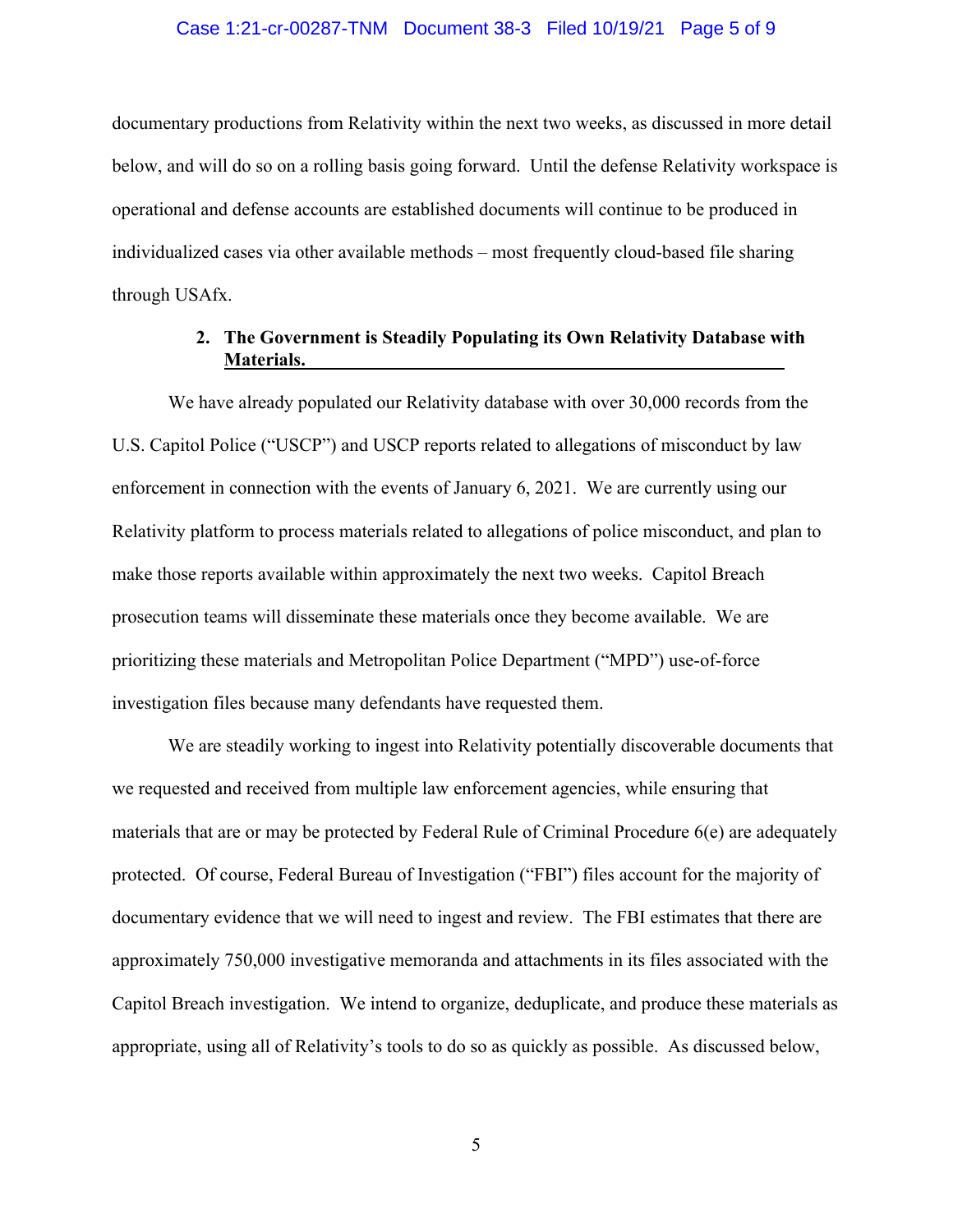### Case 1:21-cr-00287-TNM Document 38-3 Filed 10/19/21 Page 6 of 9

however, these processes are not wholly automated, and will require both technical expertise and manual assistance.

#### **3. The Workflow in Processing Materials for Discovery Takes Time.**

The process of populating Relativity with potentially discoverable material, all in varied formats and from different sources, is complicated. It is *not* like copying and pasting a file, or even like duplicating a hard drive. Before the hundreds of thousands of investigative files at issue here are ever loaded to Relativity, they must be meaningfully organized into folder structures that will make sense to reviewers and recipients. The materials must also be qualitychecked, e.g., we must ensure that we have the password for protected documents, that the documents were provided in a format that will open, and that we remove irrelevant software and system files that would only cloud the workspace and confuse reviewers. After materials are loaded to Relativity, we must customize the manner in which they are displayed so as to be meaningful to reviewers who will make discoverability determinations and apply appropriate redactions and sensitivity designations. Not all documents are created equal, e.g., financial records and forensic cell phone search reports cannot meaningfully be displayed in the same way.

All of these processes will be assisted by leveraging Relativity's tools as much as possible, such as by using keyword searches to identify items that must be excluded or redacted; and deduplication tools to recognize documents that have already been processed so that they are not analyzed or reproduced multiple times. Although these processes are time-consuming, they are necessary to avoid production of unorganized data dumps, unreadable files, and unusable databases; or a failure of the government to take adequate steps to prevent both victims and defendants' private information from being shared with hundreds of defendants.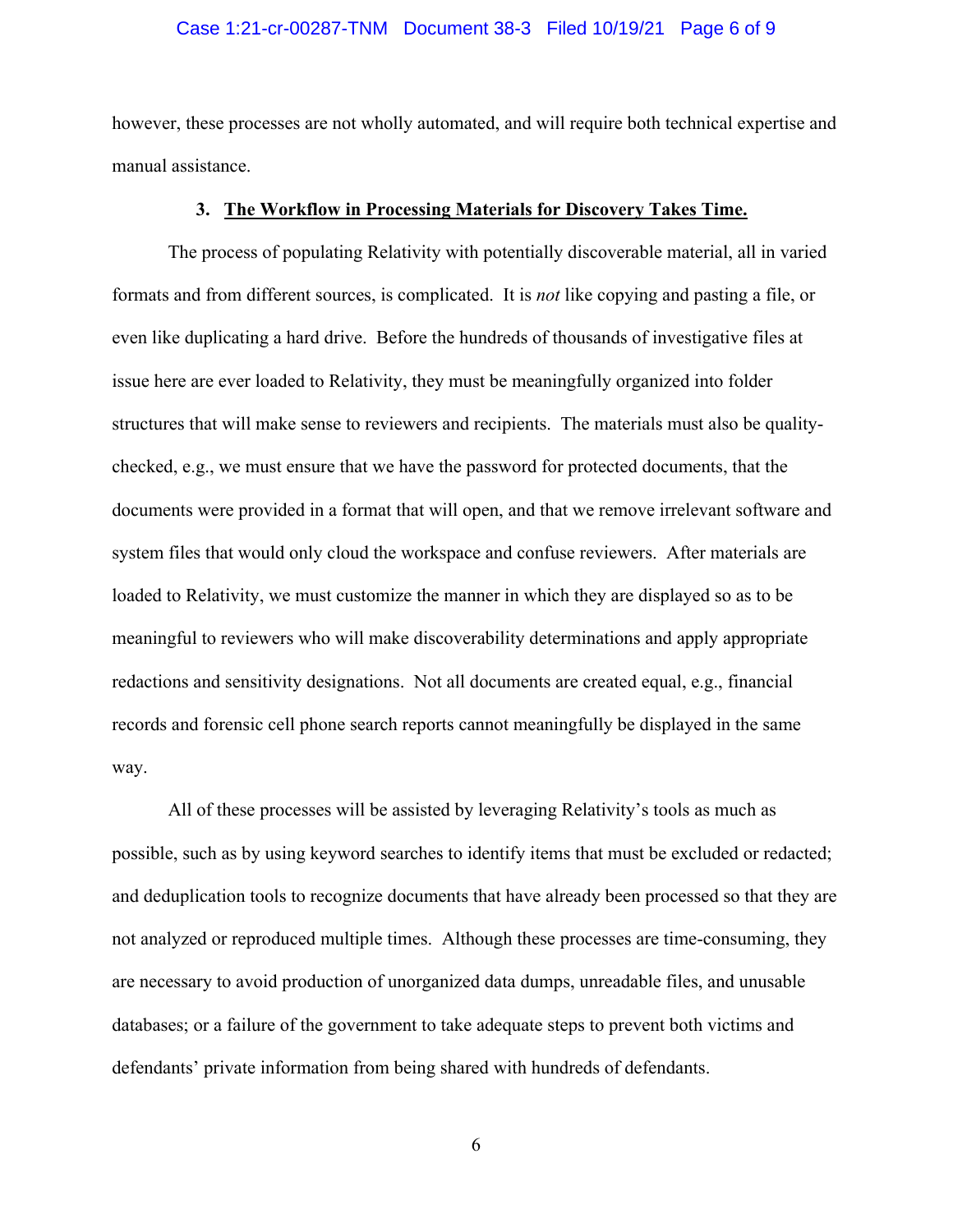### **B. We will Share Digital Evidence from Our Own Evidence.com Instance to a Defense Evidence.com Instance, and Make Rolling Productions as Digital Media is Processed.**

Relativity was primarily designed as document review platform and not to manage terabytes of digital evidence. Although it is technologically possible to view and share video evidence within Relativity, in this case, the volume of video would significantly reduce Relativity's performance speed.

Accordingly, we will use evidence.com as a platform to manage, review, and share digital media evidence. Evidence.com is a cloud-based digital evidence management system designed by Axon Enterprise, Inc. ("Axon"), an industry leader in body-worn-camera systems. Axon refers to a singular environment of evidence.com as an "instance." The government has agreed to fund a defense instance of evidence.com and to provide the necessary licensing services through Axon. This instance will be managed and administered by FPD, and the government will have no ability to log into or retrieve information from this instance. As recently as Saturday, August 21, 2021, we consulted with representatives from Axon about our plan and we expect our contract with Axon will be modified expeditiously. As with Relativity, the government has been closely coordinating with FPD to ensure that we cover the needs of current cases as well as those of cases that may be brought in the future. We understand that legal defense teams will likely wish to share voluminous evidence with defendants. Axon has additional infrastructure referred to as my.evidence.com that will allow defense attorneys to share voluminous evidence with individual defendants.

We have already migrated over 2,900 body-worn-camera videos totaling over 2,300 hours (nearly 100 days) into our instance of evidence.com. For the reasons relayed above, from a technological perspective, we expect to be able to share this footage with FPD's evidence.com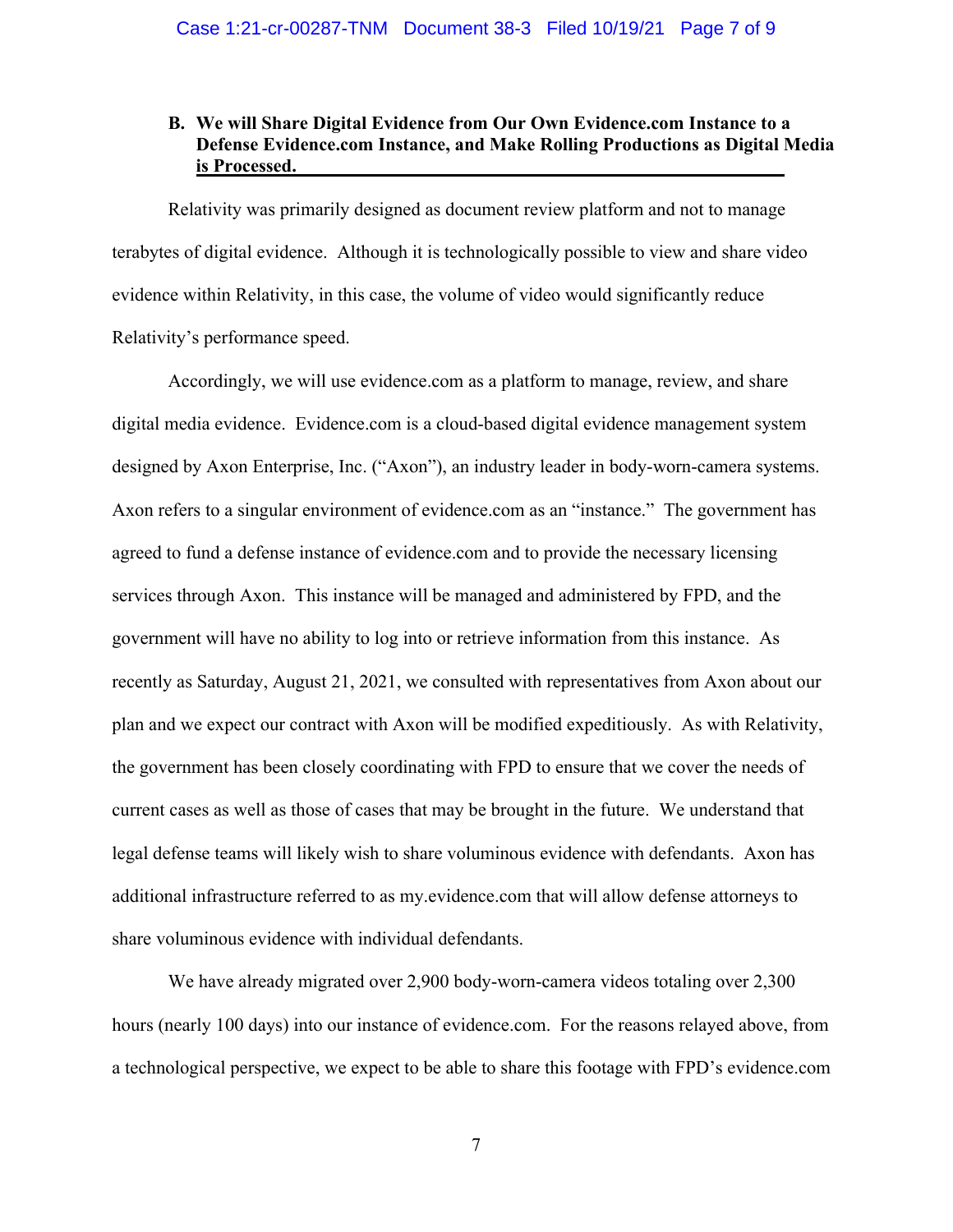### Case 1:21-cr-00287-TNM Document 38-3 Filed 10/19/21 Page 8 of 9

instance within approximately the next two weeks. Before we can share voluminous video footage with FPD, we must also ensure that the footage is adequately protected. Based on a review of the body-worn-camera footage conducted by our Office, the footage displays approximately 1,000 events that may be characterized as assaults on federal officers. As these officers now, or in the future may, qualify as victims under the Crime Victims Rights Act, they have the "right to be reasonably protected from the accused" and the "right to be treated with fairness and with respect of the victim's dignity and privacy." 18 U.S.C. §§ 3771(a)(1) and (8).

 When we share the footage, we also intend to share information we have developed that will help facilitate efficient defense review of body-worn-camera footage. For example:

- Individuals in our Office who reviewed all the body-worn-camera footage in our instance created a spreadsheet that identifies footage by agency, officer, video start time, a summary of events, and location of the camera in 15-minute increments. The locations are defined in zone map they created. We will share our zone map and the spreadsheet with the legal defense teams, subject to adequate protection.
- We obtained from MPD Global Positioning Satellite ("GPS") information for radios that may be of assistance in identifying the location of officers whose body-worn-camera footage is relevant to the defense. We will share this information with the legal defense teams, subject to adequate protection.

We will continue to ingest video evidence into evidence.com on a rolling basis, and to produce it regularly. As evidence.com was designed to function in coordination with bodyworn-cameras designed by Axon, ingesting body-worn-camera footage into our instance was fairly simple. Other footage will need to be converted from proprietary formats before it can be ingested into evidence.com, and so processing will take longer.

At this time, the FBI is in the process of transmitting Capitol surveillance footage for ingestion into evidence.com. Because of the size of the footage, it will take several weeks to receive and ingest the footage. Based on our current understanding of the technical complexities involved, we expect to start rolling productions from 7,000 hours of footage that the USCP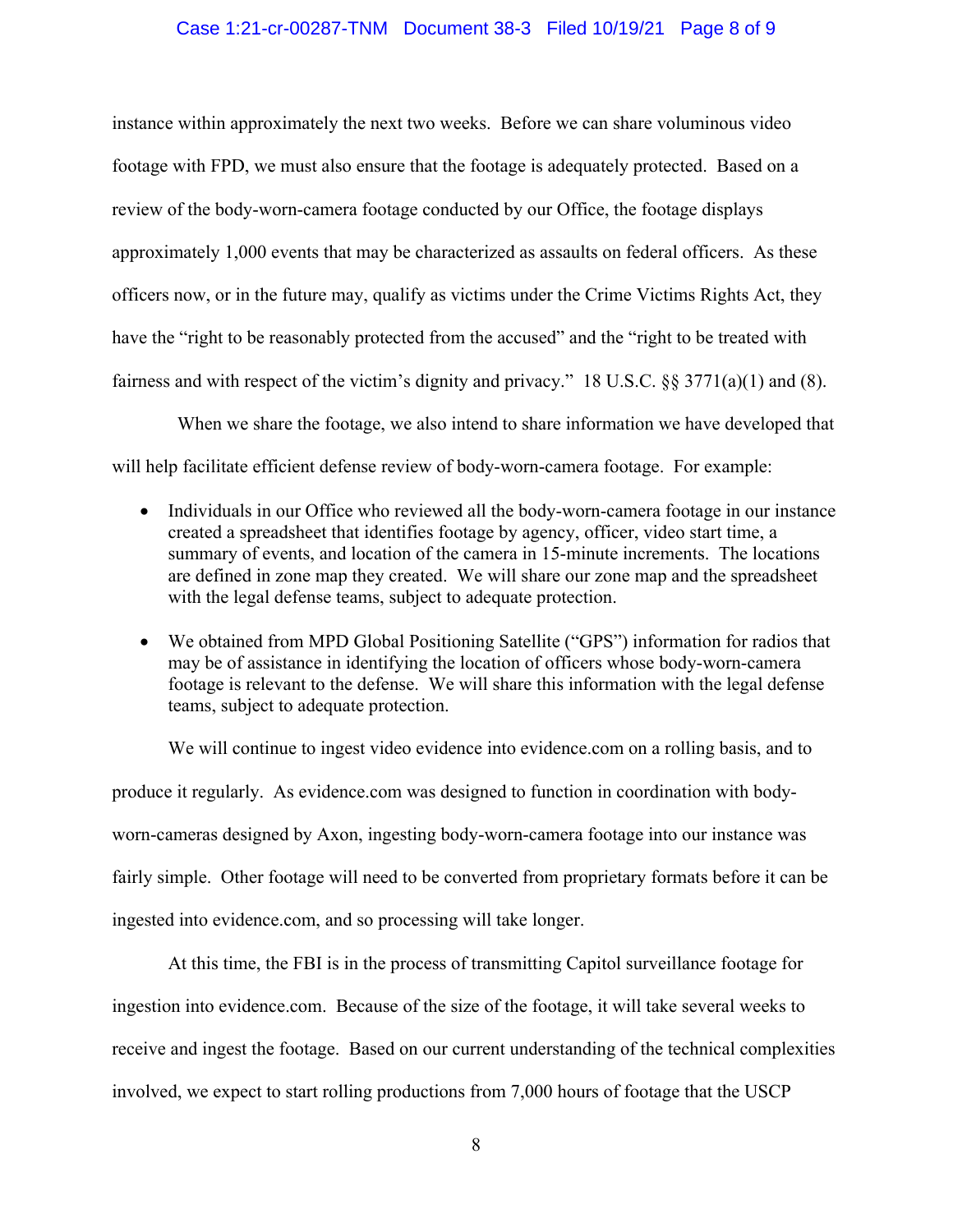### Case 1:21-cr-00287-TNM Document 38-3 Filed 10/19/21 Page 9 of 9

provided the FBI within approximately the next four weeks. An additional 7,000 hours of footage is not relevant to this case and, therefore will not be produced.

### **III. Conclusion.**

In sum, while we have not resolved every contractual or technical detail, and while our discovery plan continually evolves to address issues as they arise, we are making substantial progress in our diligent efforts to provide the defense comparable discovery review platforms for both documents and digital media, to populate those platforms, and to use alternative means to provide the most relevant discovery without delay. We are confident that our plan will come to fruition, and although we have not reached agreement on every aspect of this plan, we continue to have good faith, productive discussions with FPD regarding production of voluminous data. In the interim, we will diligently continue to transfer data to our vendors, process it for production, and make interim productions by other means until the defense platforms are in place. As we continue to implement our plan, we will continue to file status memoranda with the Court on a regular basis.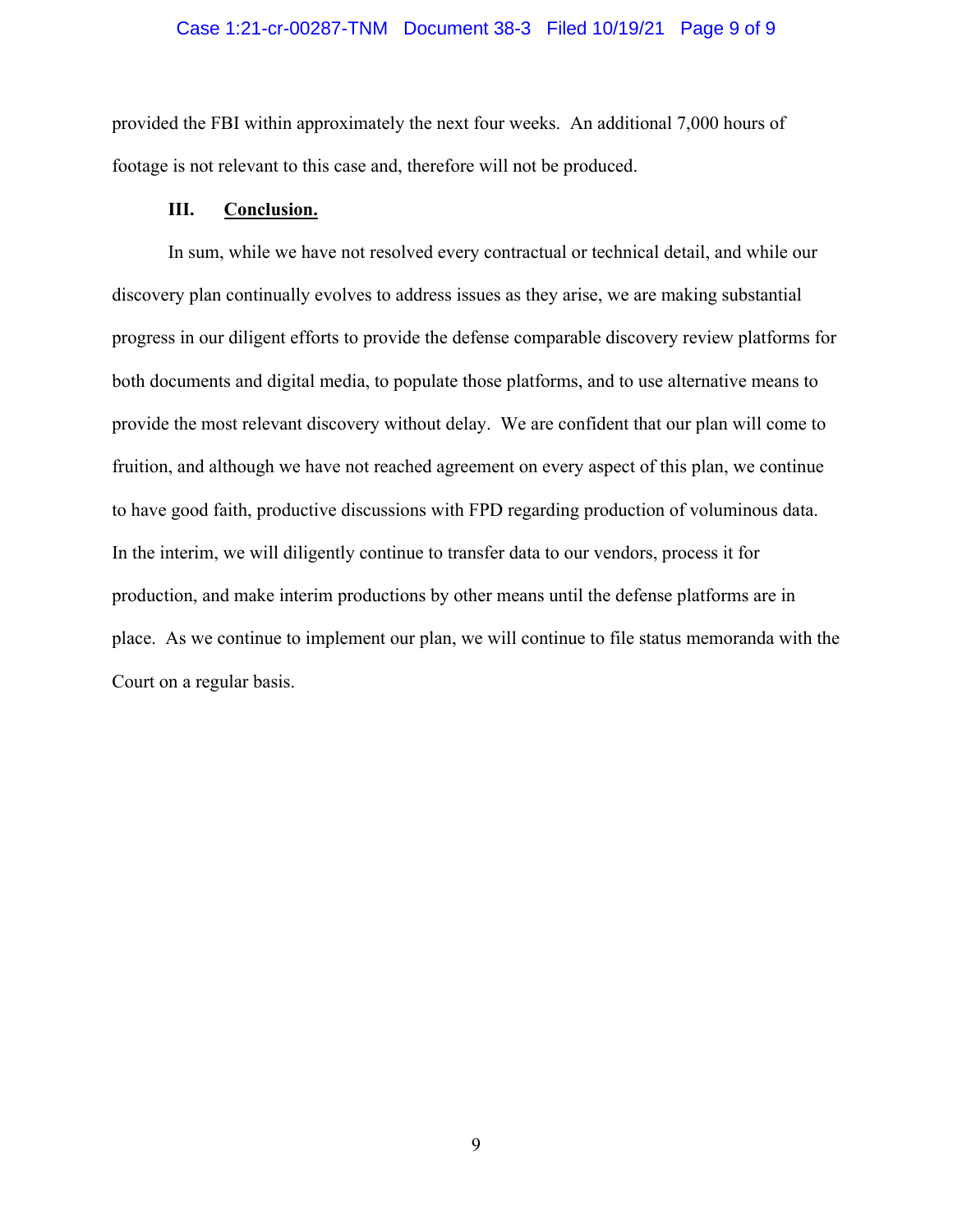### **UNITED STATES' MEMORANDUM REGARDING STATUS OF DISCOVERY AS OF SEPTEMBER 14, 2021**

 The United States files this memorandum for the purpose of describing the status of implementation of our discovery plan in relation to voluminous sets of data that the government collected in its investigation of the Capitol Breach cases, among which may be interspersed information the defense may consider material or exculpatory. The materials upon which this memorandum is focused include, for example, thousands of hours of video footage from multiple sources (e.g., Capitol surveillance footage, body-worn-camera footage, results of searches of devices and Stored Communications Act accounts, digital media tips, Parler video, and unpublished news footage), and hundreds of thousands of investigative documents including but not limited to interviews of tipsters, witnesses, investigation subjects, defendants, and members of law enforcement.

#### **Capitol Breach Defense Discovery Liaison Established**

The Federal Public Defender for the District of Columbia ("FPD") has agreed to serve as the Discovery Liaison for defense counsel in Capitol Breach cases. FPD will be the common point of contact between the U.S. Attorney's Office for the District of Columbia, the U.S. District Court for the District of Columbia, the Administrative Office of U.S. Courts, Defender Services Office, and defense counsel.

#### **Status of Defense Access to Discovery Databases**

As noted in our Memorandum Regarding Status of Discovery as of August 23, 2021 (the "August 23 Memo"), incorporated herein by reference, under our discovery plan, we will use two primary platforms to process and produce discoverable voluminous materials, evidence.com for voluminous digital media materials (e.g., body-worn-camera footage and U.S. Capitol Police ("USCP") surveillance footage) and Relativity for documents (e.g., items such as law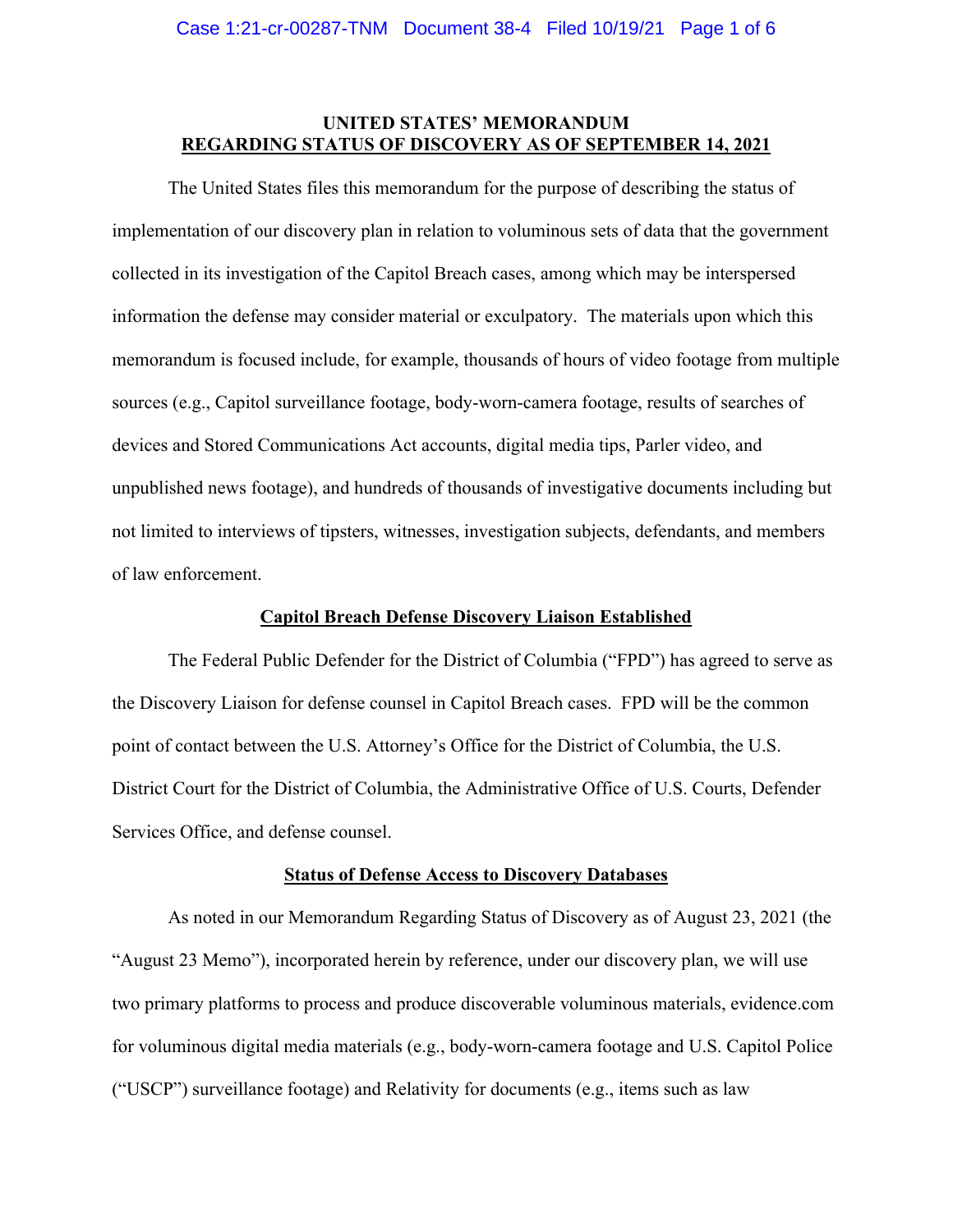### Case 1:21-cr-00287-TNM Document 38-4 Filed 10/19/21 Page 2 of 6

enforcement investigation files and business records). Further, we will ensure that all Capitol Breach legal defense teams will have access to the same platforms, including technological functionality commensurate to that available to the government, for the purpose of receiving and reviewing discoverable materials.

#### *Evidence.com*

On September 3, 2021, the United States modified its contract with Axon Enterprise, Inc. ("Axon"), our evidence.com vendor. Pursuant to the modification, the government has funded a Capitol Breach defense instance of evidence.com and purchased licenses that will enable legal defense teams to gain access to a defense discovery database. The defense instance is managed and administered by FPD, and the government has no ability to log into or retrieve information from the defense instance. FPD is currently working with Defender Service's National Litigation Support Team to create a structure for distributing and tracking Axon licenses for defense counsel. As we stated in our previous memo, defense counsel can share evidence from the defense instance with individual defendants using a cloud-based file-sharing service offered by Axon called my.evidence.com (as well as provide downloaded video, except when prohibited by a sensitivity designation).

 As a result of September 3, 2021 contract modifications, we are now technologically able to share approximately 2,300 hours of body-worn-camera videos to the defense instance of evidence.com. To ensure this enormous production is organized and meaningful for the defense, we are currently categorizing and tagging the videos. Further, to ensure that the videos (which display approximately 1,000 assaults upon officers and include occasional references to personal identifying information) are adequately protected, we are also exploring whether it is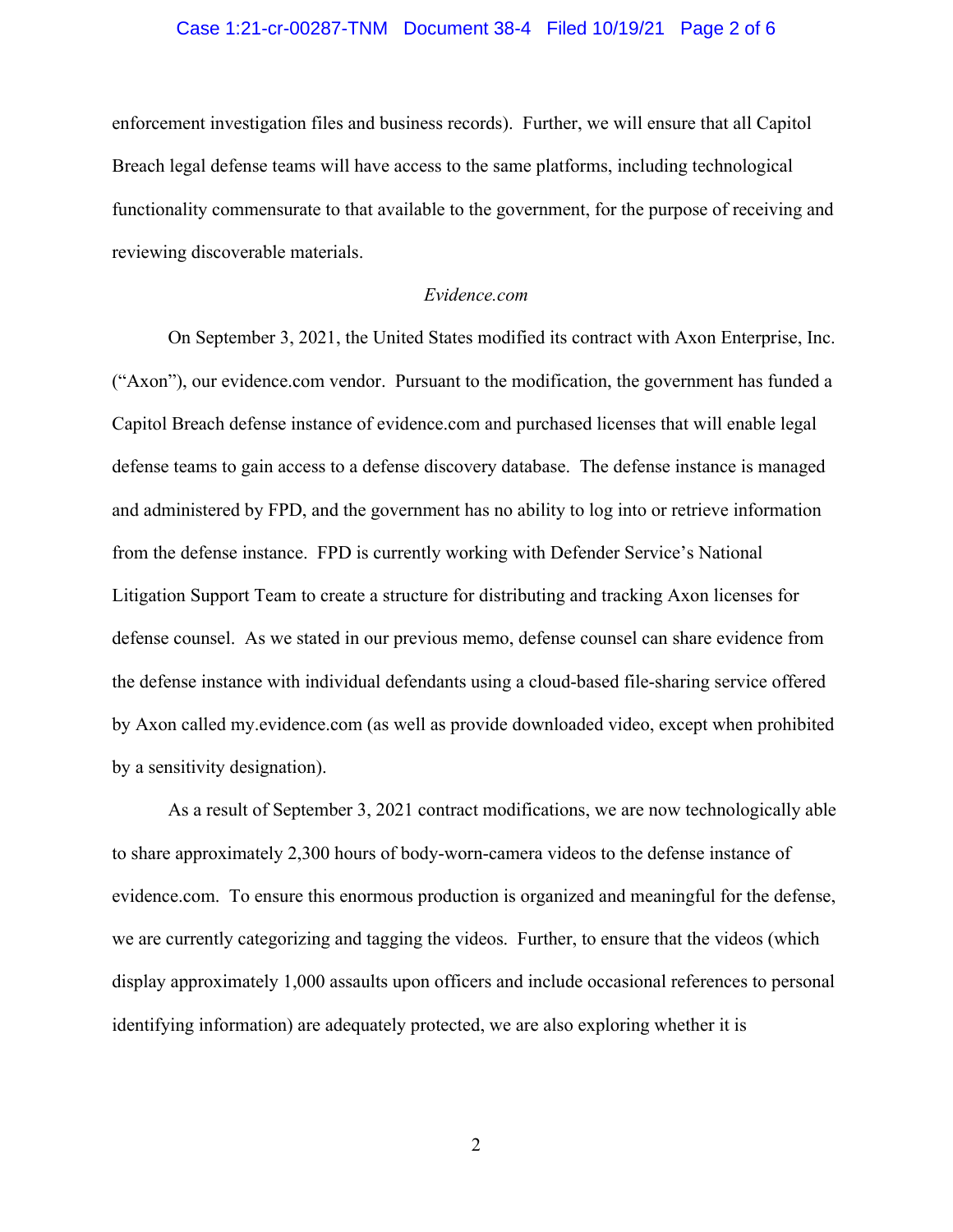### Case 1:21-cr-00287-TNM Document 38-4 Filed 10/19/21 Page 3 of 6

technologically possible for downloading to be automatically suppressed when highly sensitive video is shared by defense counsel to defendants.

We are hopeful we will be able to transfer the body-worn-camera footage to the defense instance of evidence.com by the end of this week (Friday, September 17, 2021), and expect to produce it no later than the end of next week (Friday, September 24, 2021).<sup>1</sup>

 We have uploaded approximately twenty percent of the relevant USCP surveillance footage to our instance of evidence.com (i.e., in excess of one terabyte of video, consisting of about 140 cameras, 4,900 files, and 1,600 hours of footage). We are nearly finished applying sensitivity designations to these files. We expect to be able to share them to the defense instance next week.

FPD anticipates updating defense counsel with the status of their work to distribute and track Axon licenses approximately one week after the first significant production of discovery is loaded into the defense instance evidence.com platform.

### *Relativity*

Deloitte Financial Advisory Services, LLP ("Deloitte"), our Relativity vendor, has established a Capitol Breach defense Relativity workspace. We continue to work toward a modification of our contract to fund the additional hosting and support of that database. Modifying the Deloitte contract presents multiple contractual, technical, and legal challenges that were not posed by the Axon contract, but we are moving with as much haste as possible given the various complexities. We believe that by October, the contract modifications will be

<sup>&</sup>lt;sup>1</sup> As elaborated in our August 23 Memo, we will also provide information we have developed that will help facilitate defense review of the footage.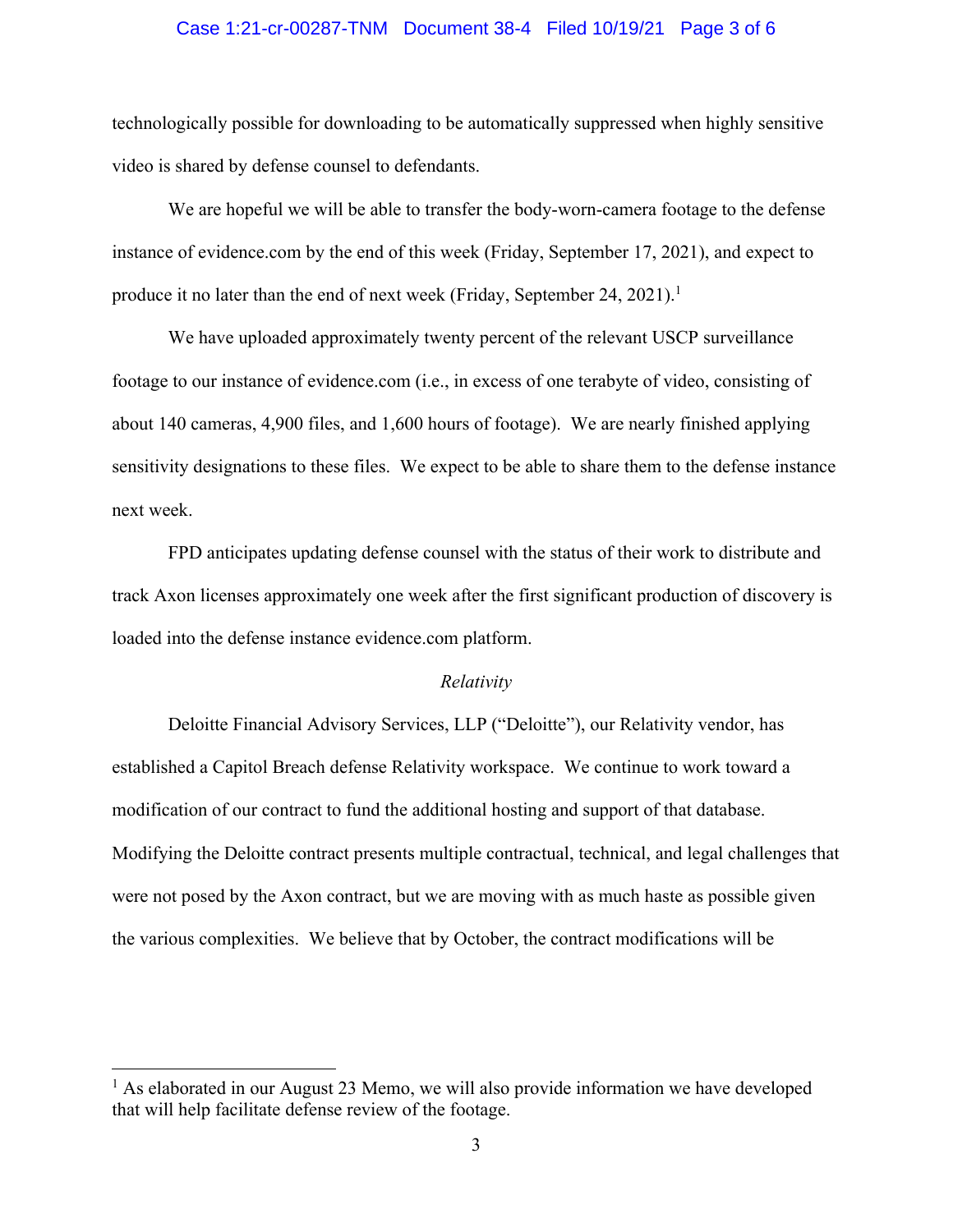### Case 1:21-cr-00287-TNM Document 38-4 Filed 10/19/21 Page 4 of 6

completed, thus allowing for defense access to the Relativity database.<sup>2</sup> To give the Court a sense of just some of the challenges that we are addressing, they include formulating concrete plans describing the staffing and technological safeguards that will be put into place to eliminate the possibility of work product being shared from one workspace to another. We must also ensure the modification, which must be fairly detailed under applicable government contracting rules and regulations, will be sufficient to support hundreds of defense cases, and are working closely with FPD in support of that effort. As this undertaking by FPD is also unprecedented, handling the contract modification correctly takes time. FPD will work with Defender Service's National Litigation Support Team to create a structure for distributing and tracking Relativity licenses and anticipates updating defense counsel with the status of their work approximately one week after the contract is modified to provide access to FPD. Finally, we must ensure that in making available hundreds of thousands of documents to hundreds of legal defense teams, we are careful to ensure that materials are properly scoped pursuant to the terms of any applicable warrants, and that access to the database is restricted in a manner that will ensure our compliance with applicable privacy laws. We are currently consulting with Department of Justice experts in privacy and discovery to ensure that these issues are properly handled.

Until the defense Relativity workspace is accessible, as we stated in our August 23 Memo, we will continue to provide voluminous documents from our Relativity database through individualized productions. (Any productions we make will also be added to the defense Relativity workspace.) On Friday, September 10, 2021, the Discovery Team made available for production in all Capitol Breach cases approximately 850 pages consisting of redacted reports

 $2$  To be clear, while we expect the defense Relativity database will be partially populated in October, we do not expect it to be complete at that time.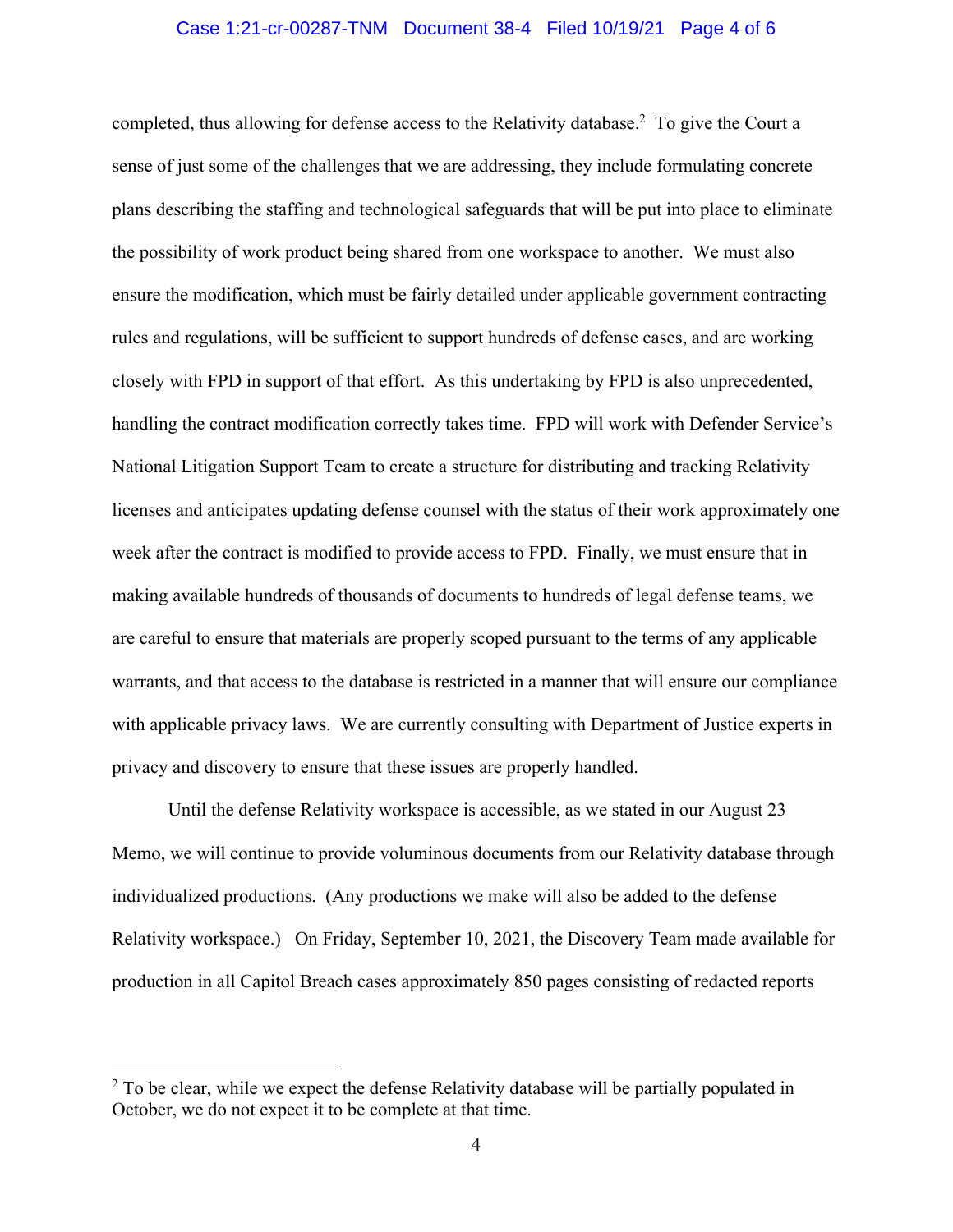### Case 1:21-cr-00287-TNM Document 38-4 Filed 10/19/21 Page 5 of 6

from USCP investigations of alleged wrongdoing by USCP officers on January 6, 2021. We anticipate providing Metropolitan Police Department internal investigation reports (approximately 600 pages) by next week. We are still reviewing the approximately 30,000 files in Relativity that were provided to us by USCP.

As the Discovery Team continues to receive additional documents, we cull them of any materials potentially protected by Federal Rule of Criminal Procedure 6(e) and provide the remainder (a majority) to Deloitte for ingestion into our Relativity database for discovery review. At this time, we have provided Deloitte the following additional documents for ingestion into our Relativity database:

- Discovery productions (approximately 11,500 records) that have been made in complex Capitol Breach cases (e.g., multi-defendant conspiracies involving Oathkeepers and Proud Boys);<sup>3</sup> and
- Approximately 24,000 Federal Bureau of Investigation records.

This week, we also expect to provide Deloitte discovery productions that have been made in 75 individual cases (approximately 32,000 documents).<sup>4</sup> As we have described in our prior discovery status memos, the process of populating Relativity with potentially discoverable material is complicated and takes time.

### **Incarcerated Defendants**

In collaboration with FPD, we are developing proposals to increase access by

incarcerated defendants to voluminous materials, which we expect to share with the D.C.

Department of Corrections and to discuss within the next two weeks.

 $3$  Although these productions were already made in the relevant cases, they will ultimately be made accessible to all Capitol Breach defendants through the defense Relativity workspace.

<sup>&</sup>lt;sup>4</sup> Although these productions were already made in the relevant cases, they will ultimately be made accessible to all Capitol Breach defendants through the defense Relativity workspace.